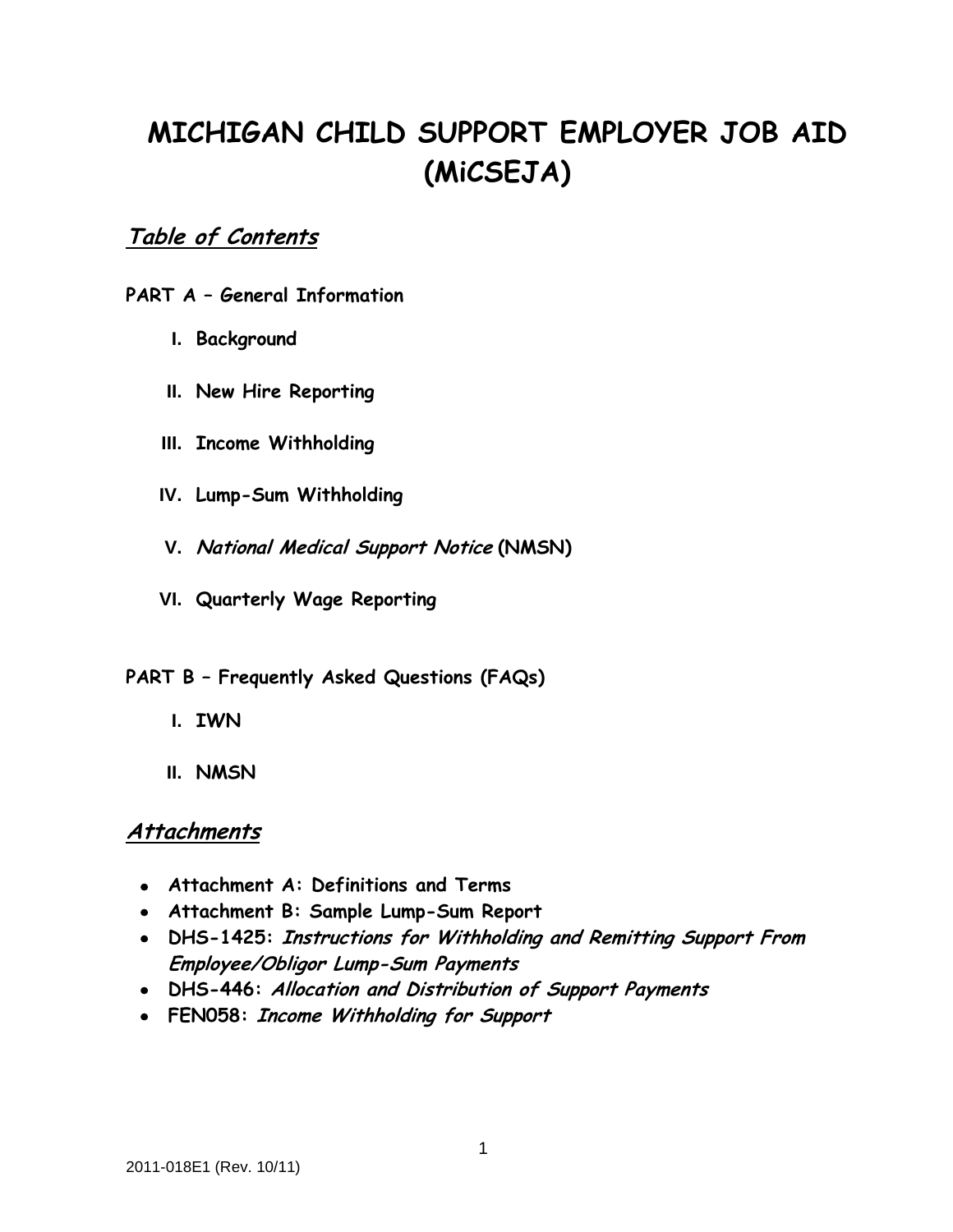# **PART A – General Information**

# *I. Background*

Employers play a critical role in helping Michigan's children receive their court-ordered support and health care insurance. The following facts and statistics confirm the importance of child support in the lives of children:

- More than 70 percent of the support collected annually by Michigan is collected through employer withholding;
- Approximately half of all children spend time in a single-parent home;<sup>1</sup>
- Children supported by both parents are three times less likely to become teen parents and two times less likely to drop out of school, to engage in alcohol or substance abuse, or to become involved in the criminal justice system;<sup>2</sup> and
- Immediate savings for the taxpayer are realized as families become less reliant on public assistance (Temporary Assistance for Needy Families [TANF], food assistance and Medicaid).

Federal law mandates that each state create a centralized state disbursement unit (SDU) to collect and distribute support payments. $3$  Michigan law was enacted to provide authority for the Michigan State Disbursement Unit (MiSDU) to fulfill this federal requirement.<sup>4</sup> The MiSDU is part of the Office of Child Support (OCS) in the Department of Human Services (DHS).

The MiSDU provides the single physical location where all support payments<sup>5</sup> are received and disbursed in Michigan. The MiSDU processes over \$1.2 billion in receipts annually and disburses more than 90 percent of the money received by the next business day. The rest is held as required by law or until the recipient's address is identified.

Customer service to employers is a priority for the MiSDU. A toll-free Employer Assistance Line, (800) 817-0805, is available to help employers communicate with the MiSDU in regard to payment remittance and take advantage of electronic payments. Electronic payment information and other information are also available at: [www.misdu.com](https://www.misdu.com/secure/) or in the child support section of the DHS Web site at: [www.michigan.gov/childsupport](http://www.michigan.gov/childsupport).

<sup>1</sup> Ref: *The Responsibilities of Parenting – R U Ready?* online at: [http://www.michigan.gov/dhs/0,1607,7-124-](http://www.michigan.gov/dhs/0,1607,7-124-5453_5528-236493--,00.html) 5453\_5528-236493--,00.html

<sup>2</sup> Ref: *The Responsibilities of Parenting – R U Ready?*

<sup>&</sup>lt;sup>3</sup> Ref: 42 United States Code (USC) 654b.

 $4$  Ref: Michigan Compiled Law (MCL) 400.236.

<sup>&</sup>lt;sup>5</sup> Some specific payments cannot be administered by the MiSDU. These special payments are specifically requested to be sent to the appropriate Friend of the Court (FOC) office for special handling and distribution. Special payments include, but are not limited to court fees, bench warrant, workers' compensation, Qualified Domestic Relations Order (QDRO) payments or Eligible Domestic Relations Order (EDRO) payments.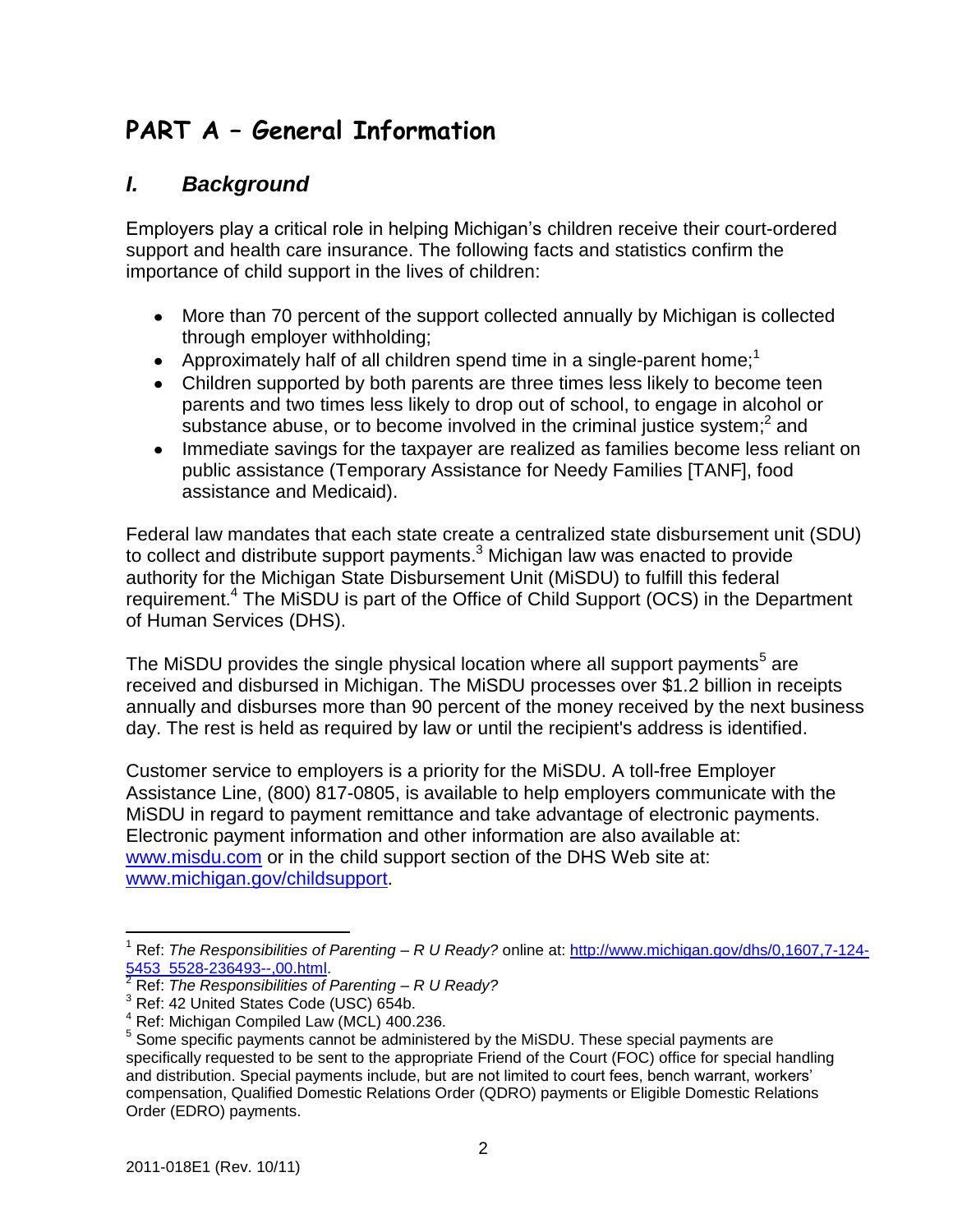This job aid answers questions that employers are likely to ask about employer responsibilities under Michigan and federal law. The job aid will also answer questions about an employer's responsibility to enroll children in health insurance.

# *II. New Hire Reporting*

Federal legislation requires employers to report information on newly hired or rehired employees to the State Directory of New Hires of the state in which the employee works.<sup>6</sup> Employers must report for each newly hired or rehired employee:

- The employee's name;
- The employee's Social Security number (SSN);
- The employee's address;
- The employee's date of hire (the date an employee first performed services for pay);
- The employer's name;
- The employer's address; and
- The employer's Federal Employer Identification Number (FEIN).

An employer that hires and employs individuals in two or more states and that transmits reports magnetically or electronically may register as a multistate employer with the U.S. Department of Health and Human Services, Office of Child Support Enforcement (OCSE) and designate a single state to which all employees will be reported.<sup>7</sup>

Child support agencies use new hire information reported by employers to help locate parents, establish orders, or enforce existing orders.

Timely new hire reporting:

- Triggers the issuance of an *Income Withholding for Support* form, hereafter referred to as the IWN. $^8$  The IWN is the primary way support is collected for distribution. It is a key factor in reducing or preventing an arrearage of support owed by the employee. Collection of support through the IWN may also reduce a custodial party's need for public assistance;
- Allows each state to cross-match new hire data against its active workers' compensation and unemployment insurance claimant files. In some cases, this leads to either stopping payments or recovering erroneous payments. States have saved millions of dollars in erroneous unemployment insurance payments because of these cross-matches; and

 $\overline{a}$  $6$  Ref: 42 USC 653a.

<sup>7</sup> Ref: [http://www.acf.hhs.gov/programs/cse/newhire/employer/private/newhire.htm#multi.](http://www.acf.hhs.gov/programs/cse/newhire/employer/private/newhire.htm#multi)

<sup>8</sup> Ref: the attached *Income Withholding for Support* (FEN058) online at: [http://www.mfia.state.mi.us/ChildSupport/policy/resources/FEN058.doc.](http://www.mfia.state.mi.us/ChildSupport/policy/resources/FEN058.doc)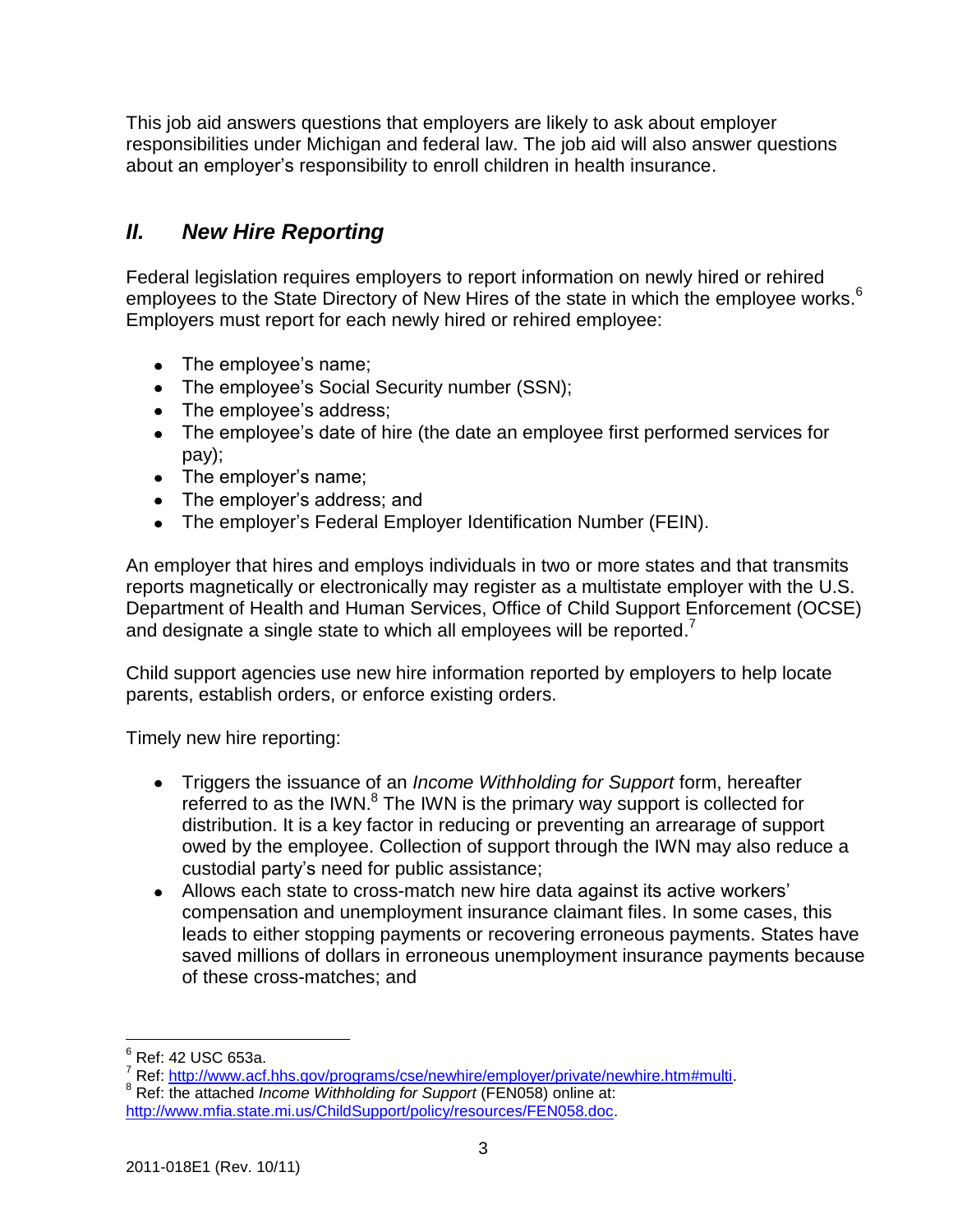Triggers the issuance of *National Medical Support Notices* (NMSNs). Employers are required to respond to NMSNs and, if health care coverage is available, forward them to their plan administrators for the enrollment of dependents in available medical insurance programs. Providing private insurance for dependents reduces Medicaid costs for those children who qualify for medical assistance.

In Michigan, the State Directory of New Hires is operated by the Michigan New Hires Operation Center, which is contracted by OCS. The Michigan New Hires Operation Center provides general information, FAQs, and reporting documents, and allows online reporting capability. For more information, or questions, contact:

**Michigan New Hires Operation Center** P.O. Box 85010 Lansing, MI 48908-5010 [www.mi-newhire.com](http://www.mi-newhire.com/) **Phone:** (800) 524-9846 **Fax:** (877) 318-1659

(Email contact information is available on the Michigan New Hires Operation Center Web site.)

# *III. Income Withholding*

# **General Income Withholding Information**

Federal and state laws require income withholdings for court-ordered support obligations. Income withholding occurs immediately for court orders entered or modified after December 31, 1990 unless the court finds good cause or the parties enter into a courtapproved written agreement. Despite the good cause or agreement, income withholding is initiated when the arrearage under the support order is equal to or greater than the monthly amount of support payable under the order.<sup>9</sup>

An IWN may be issued to a source of income (i.e., employer) from a child support agency, an individual, a private collection agency or an attorney. Where issuance of an IWN is concerned, this job aid covers IWNs issued by FOC offices in Michigan.

In Michigan, IWNs are usually issued automatically by the Michigan Child Support Enforcement System (MiCSES) for the FOC office enforcing the support order. Employers may also exchange income withholding information with states via the federal Electronic Income Withholding Order (e-IWO) portal. When Michigan implements e-IWO with a participating employer, Michigan transmits the IWN to the employer as an e-IWO and the employer electronically transmits an acknowledgment of the e-IWO.

 $9$  Ref: Title IV, Part D, Section 466(a)(1)(B) of the Social Security Act, codified as 42 USC 666(a)(1)(B); 45 Code of Federal Regulations (CFR) 303.100; MCL 552.604; and MCL 552.607.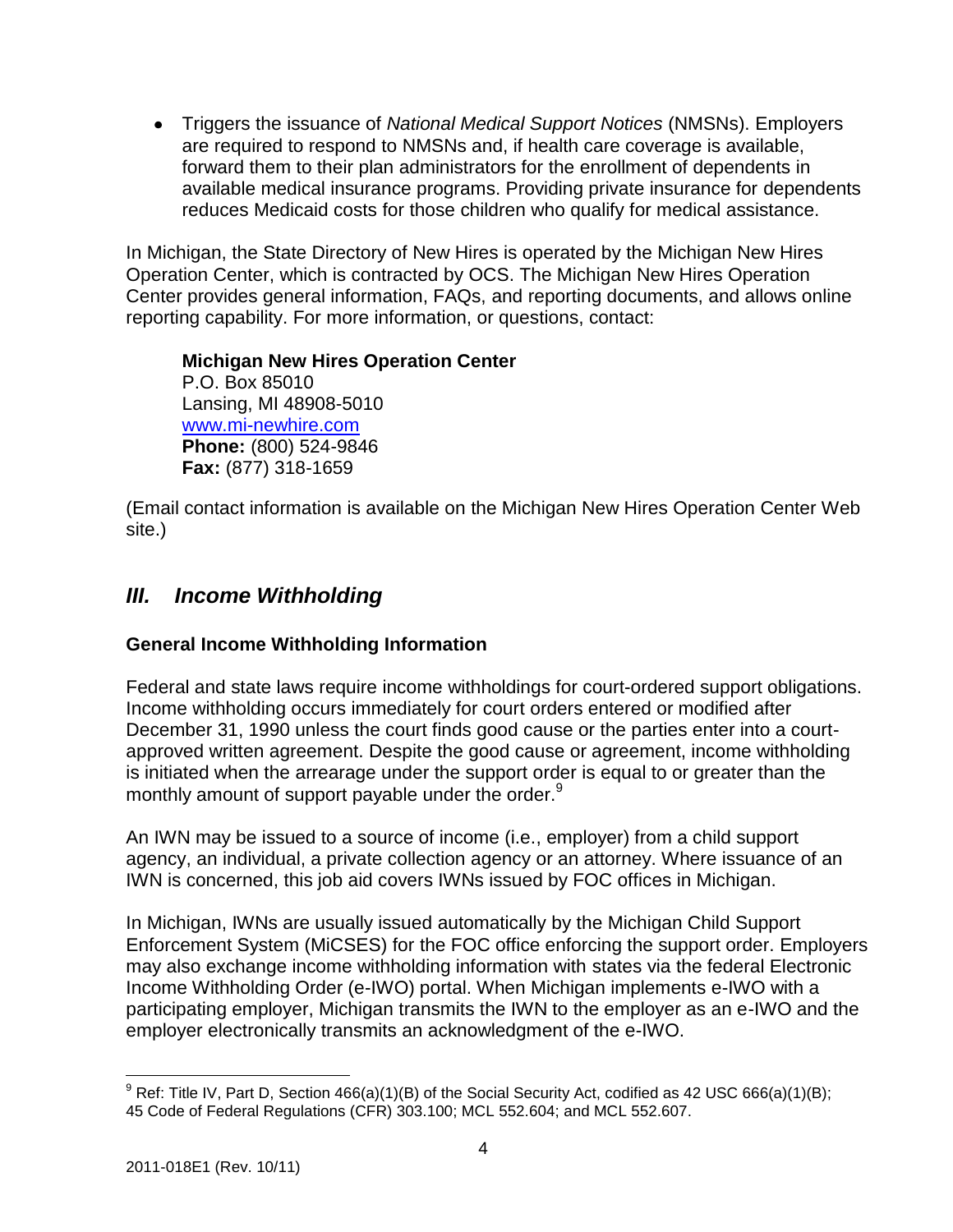More information regarding the federal e-IWO portal is available on OCSE's Employer Services Web page at:

[http://www.acf.hhs.gov/programs/cse/newhire/employer/eiwo/eiwo.htm.](http://www.acf.hhs.gov/programs/cse/newhire/employer/eiwo/eiwo.htm)

Michigan support IWNs generally fall into two categories:

#### IV-D Cases

The term "IV-D" is derived from the federal law that created the child support enforcement program; it is Title IV, Part D of the Social Security Act. <sup>10</sup> Michigan's notice of *Income Withholding for Support* is identified with the form number FEN058, FEN58A or FEN58D in the lower-left corner of the notice. The issuing FOC contact person's name is also on the form. About 95 percent of cases in Michigan are IV-D cases.

MiCSES will automatically issue IWNs to employers in accordance with support orders for employees who owe current and/or past-due support within two working days after locating a new source of income, such as when new hire information is processed by Michigan's New Hires Operation Center*.*

#### Non-IV-D Cases

This category refers to all support cases enforced within Michigan other than those included in IV-D cases. Depending upon the preference of the parties involved, the parties may agree to use IWNs for collection of support.

#### **Employer Responsibilities**

The IWN provides the employer with an amount to withhold and direction and requirements for submitting payment. Employer responsibilities regarding IV-D IWNs include, but are not limited to:

- Complying with an IWN within the time frame given by the law of the state of the employee's principal place of employment. If the employee's principal place of employment is in Michigan, the time frame is within seven days of receiving the notice; 11
- Deducting the support amounts requested on the IWN from the employee's pay;
- Using the Consumer Credit Protection Act (CCPA) withholding limitations or the withholding limitations set by the state of the employee's principal place of employment.<sup>12</sup> Withholding limits are applicable if the total requested amount of support withholding is greater than the limits, given the amount of pay the employee is receiving. Michigan's limit is 50 percent of the employee's disposable income; 13
- Submitting the withheld support amount to the SDU of the issuing state. The employer will remit withholdings to the MiSDU if the IWN was issued by Michigan;

 $10$  Ref: 42 USC 651 et. seq.

<sup>&</sup>lt;sup>11</sup> Ref: MCL 552.611.

<sup>&</sup>lt;sup>12</sup> All states must set limits within the federal CCPA; however, states have the option of setting lower limits. <sup>13</sup> Ref: MCL 552.608, 552.609, 552.611a.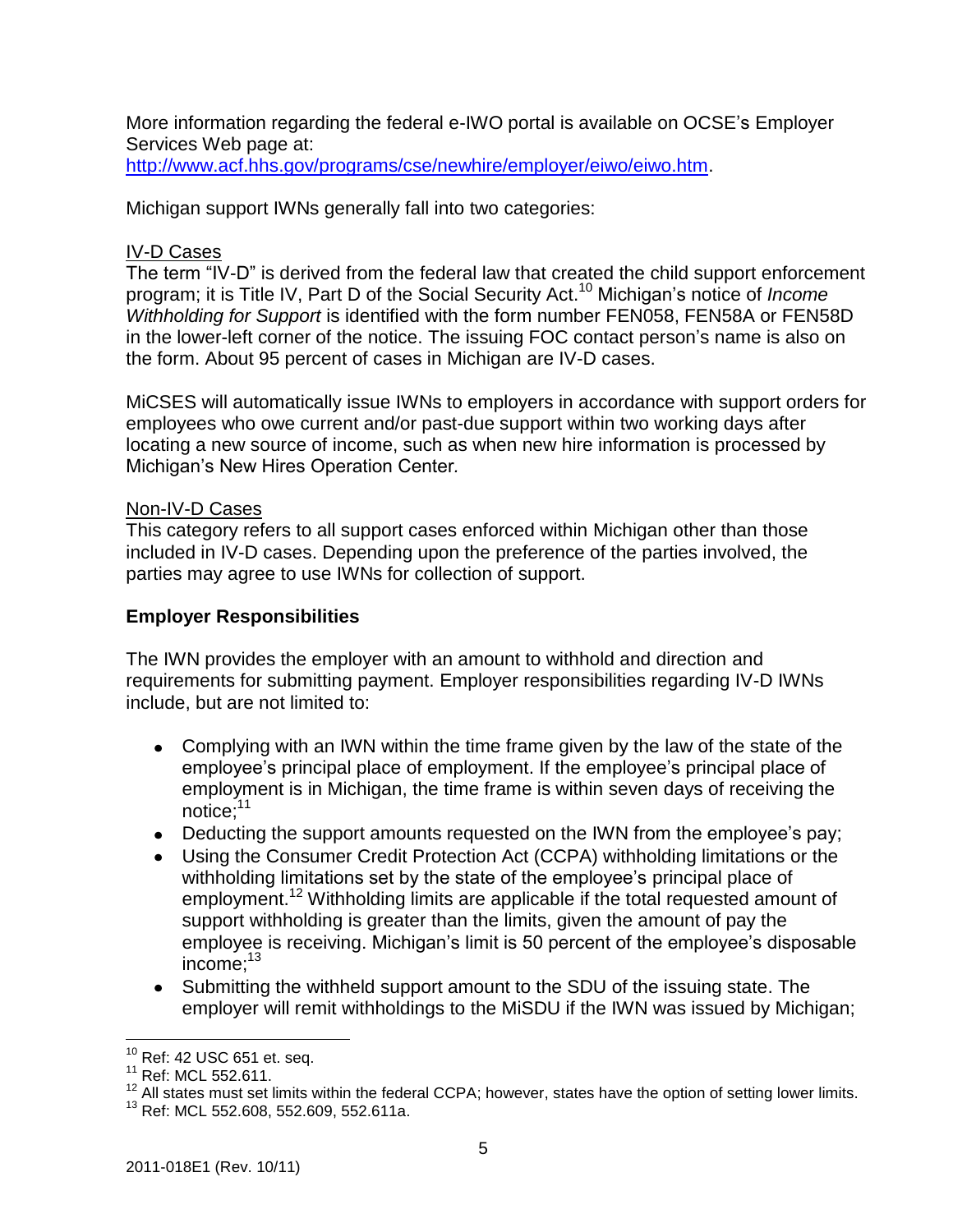- Submitting the withheld support amount within the number of days defined by the law of the state of the employee's principal place of employment. If the employee's principal place of employment is in Michigan, the employer must remit within three days of the date of withholding;  $14$  and
- Notifying the issuing FOC office when the employee no longer works for the employer.<sup>15</sup> The third page of the IWN provides a "Notification of Termination of Employment" section for the employer's use. For additional employer information and requirements, read the IWN and its instructions online at: [http://www.acf.hhs.gov/programs/cse/newhire/employer/private/income\\_withholdin](http://www.acf.hhs.gov/programs/cse/newhire/employer/private/income_withholding.htm) [g.htm](http://www.acf.hhs.gov/programs/cse/newhire/employer/private/income_withholding.htm)

The IWN remains in effect and must be retained by the employer until the employer is provided with a new or terminated IWN from the FOC.<sup>16</sup> Employers must retain IWN(s) for all employees, even after an employee leaves employment and even if the employer notifies the issuer of the IWN that the employee is no longer employed. If the employee returns, the employer must re-enact the IWN(s) and comply with any additional IWN(s) that the FOC may send.

Unless otherwise noted on the IWN in special circumstances, all IV-D cases and most non-IV-D cases in Michigan will direct the employer to remit payments to the MiSDU at:

**MiSDU** P.O. Box 30350 Lansing, MI 48909-7850

Employers may send one payment for all employees' support withholdings to the MiSDU. However, the amount withheld for each employee must be specified and included with the payment. <sup>17</sup> The MiSDU will receipt payments for a case based on the information provided by employers. The MiSDU is not able to receipt payments for multiple cases if the individual details for each employee are not provided.

The MiSDU encourages employers to submit payments electronically. Employers may submit payments via electronic funds transfer and electronic data interchange. The MiSDU also provides the option to submit support payments via credit card and Automated Clearing House. Employers may call (800) 817-0805 for more information and a demonstration of payment options.

<sup>&</sup>lt;sup>14</sup> Ref: MCL 552.609.

<sup>&</sup>lt;sup>15</sup> Ref: MCL 552.614.

<sup>&</sup>lt;sup>16</sup> Ref: MCL 552.611.

<sup>&</sup>lt;sup>17</sup> Ref: MCL 552.611a.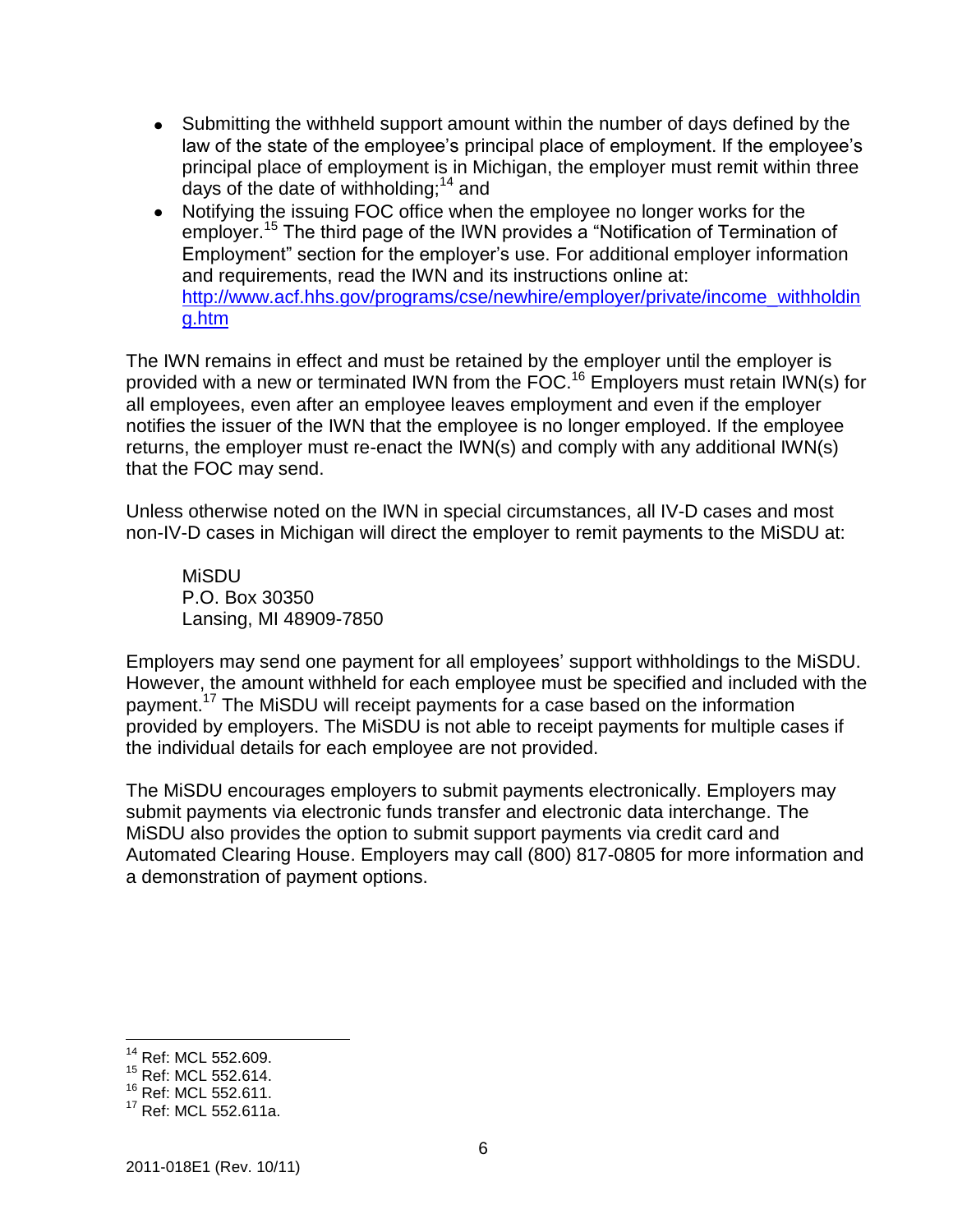# *IV. Lump-Sum Withholding*

Federal and state laws both define income to include bonuses and other lump-sum payments for purposes of support withholding. Michigan statute<sup>18</sup> defines income as "commissions, earnings, salaries, wages, and other income due or to be due in the future to an individual from his or her employer and successor employers."

Note: A successor employer includes an entity that acquires the business operations, property, and liabilities of the employer.

Michigan IWNs contain information about lump-sum withholding. In some instances, the court order directs the language on the IWN. The language on the court order may instruct that a percentage of any bonus paid to the non-custodial parent be withheld as additional support – this is frequently called a "chargeable bonus."

The "Additional Information" paragraph on page 3 of IWNs issued by Michigan FOC offices provides instructions regarding reporting and withholding bonus and lump sum payments.

# **Employer Responsibilities**

When employers are going to issue a lump sum to employees, they should contact OCS Central Operations Lump-Sum Reporting at (866) 540-0008, option #7. Employers should contact OCS Central Operations Lump-Sum Reporting in advance of the lump-sum pay date, preferably one to two weeks prior to the pay date, to determine the maximum amount of the bonus or lump sum that may be withheld (refer to the *Instructions for Withholding and Remitting Support From Employee/Obligor Lump-Sum Payments* [DHS-1425] and the Sample Lump-Sum Report, attached). If the order contains a "chargeable bonus" provision, the FOC office will contact the employer to determine the amount of the lump-sum payment that will be withheld.

Employers participating in the federal e-IWO portal with Michigan may also report upcoming lump-sum payments via the e-IWO portal and Michigan will automatically issue lump-sum e-IWOs to the employer. More information regarding the federal e-IWO portal is available on OCSE's Employer Services Web page at: [http://www.acf.hhs.gov/programs/cse/newhire/employer/eiwo/eiwo.htm.](http://www.acf.hhs.gov/programs/cse/newhire/employer/eiwo/eiwo.htm)

# *V. National Medical Support Notice (NMSN)*

Federal regulations require state child support enforcement agencies under Title IV, Part D of the Social Security Act to enforce the health care coverage provision in a child

 $\overline{a}$ <sup>18</sup> Ref: MCL 552.602(m).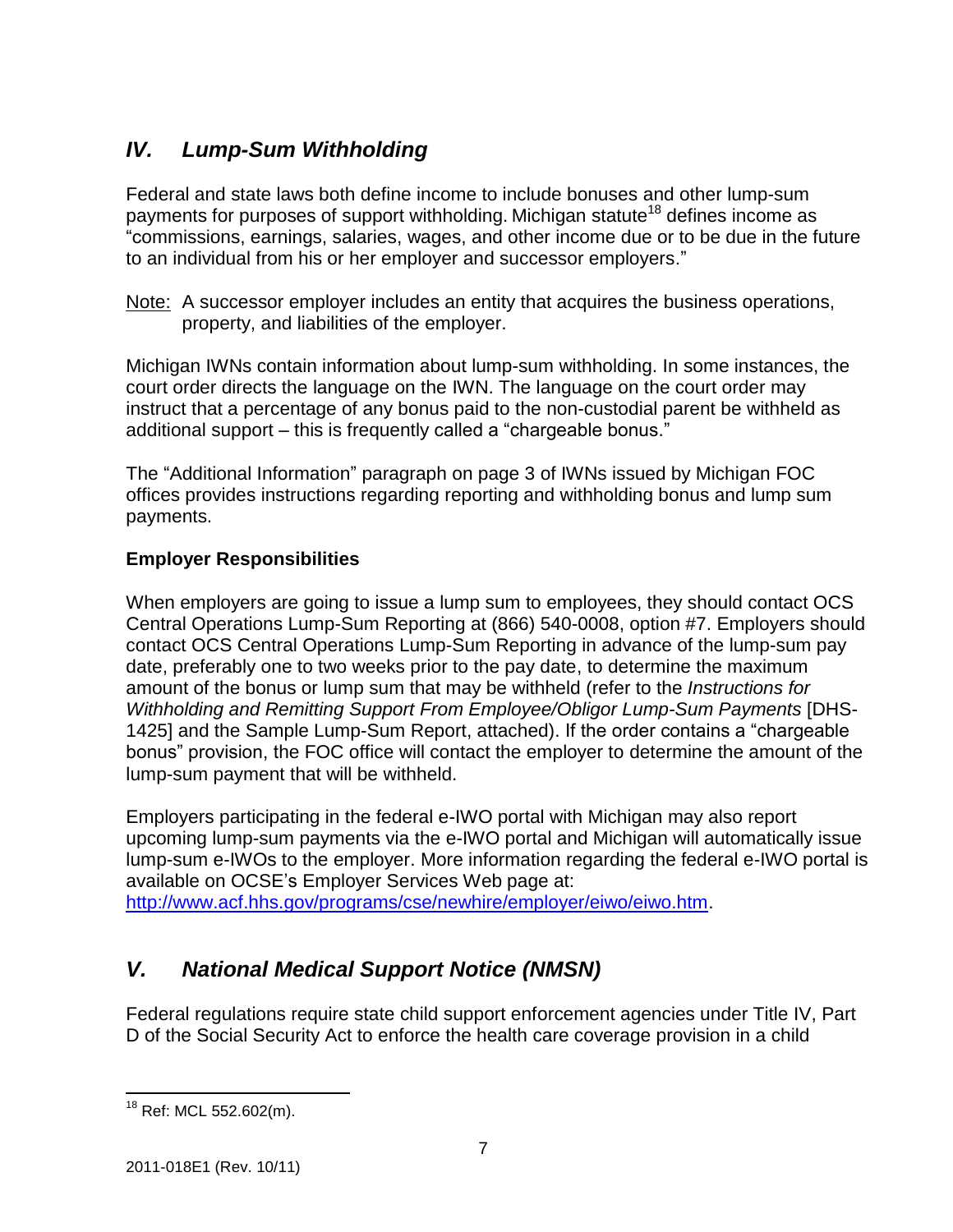support order.<sup>19</sup> Federal regulations also require agencies to use the NMSN to enforce health care coverage where appropriate.<sup>20</sup> The design and intent of the NMSN is to increase access to health care coverage for children by using a standard form when issuing a medical support notice to employers.

The FOC office issues a NMSN to a employer for each parent<sup>21</sup> who is ordered to provide insurance to children. The NMSN is automatically issued by MiCSES within two working days after locating a new employer, such as when new hire information is processed by Michigan's New Hires Operation Center.

When the FOC office issues a NMSN, a Michigan-specific addendum called the *Addendum to the National Medical Support Notice* (FEN302A) is sent to the employer with the NMSN to gather further health insurance information and provide additional instructions.

The NMSN gives the employer a list of the dependents who must be enrolled in the employee's health insurance plan and direction on how to respond to the FOC.

When the NMSN is sent to the employer, a *Parent Health Care Coverage Explanation Sheet* (FEN303) is sent to the parties on the case. The explanation sheet informs the parents that the NMSN has been sent to the employer and provides the obligated party with instructions for objecting to the NMSN and requesting a review by the FOC.

The NMSN takes immediate effect and is sent to the subsequent employers of each parent ordered to provide insurance for the child(ren). The named parent or employee may contest (object to) the NMSN and request a review by the FOC.

Blank copies of Michigan's version (FEN302) of the federal NMSN form, the *Addendum to the National Medical Support Notice* (FEN302A) and the *Parent Health Care Coverage Explanation Sheet* (FEN303) are available online at: [http://www.mfia.state.mi.us/ChildSupport/policy/alphaTopics.asp#M.](http://www.mfia.state.mi.us/ChildSupport/policy/alphaTopics.asp#M)

## **Employer Responsibilities**

Employers must review all information sent with the NMSN (including the instructions for both parts A and B as well as the addendum) to identify all of their responsibilities.

General employer responsibilities may include:<sup>22</sup>

 $\overline{a}$  $19$  Ref: 45 CFR 303.32(c)(1).

 $^{20}$  Ref: 45 CFR 303.32(a).

 $^{21}$  A NMSN can be issued for non-custodial parents, custodial parties, or both.

 $^{22}$  An FOC office may choose to participate in the Michigan Medical Support Enrollment (MiMSE) program. MiMSE staff assist the FOC in processing NMSNs and obtaining medical insurance information. Employers may provide medical insurance policy-related information if contacted by MiMSE staff.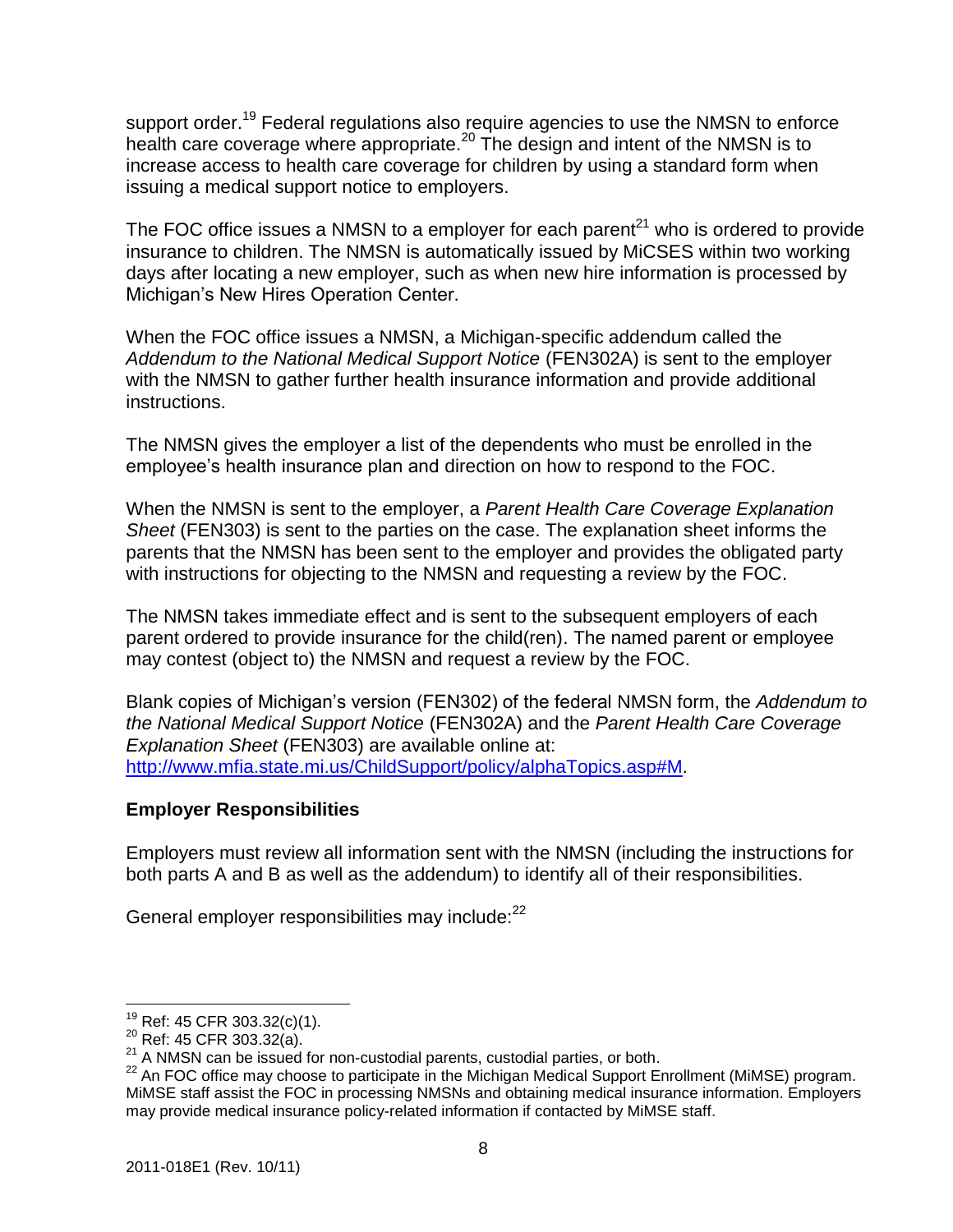- Completing items 1, 2, 3 or 4 of *Part A – Notice to Withhold for Health Care Coverage* of the NMSN and returning it to the FOC within 20 days of the date of the NMSN when family health insurance is not available to the employee, or the dependent(s) cannot be enrolled because the cost of insurance exceeds state or federal withholding limitations;
- Forwarding a copy of *Part B – Medical Support Notice to the Plan Administrator* to the plan administrator of each group health plan, when family health insurance is available to the employee; and/or
- Withholding from the employee's income any employee contributions required under each group health plan, in accordance with the applicable law of the employee's principal place of employment, and transferring employee contributions to the appropriate plan(s) dependents are eligible to receive.

Additional general responsibilities for the employer who is also the plan administrator include:

- Completing items 1, 2, 3 and/or 4 of *Part B – Medical Support Notice to the Plan Administrator* of the NMSN and returning it to the FOC within 40 days of the date on the NMSN when family health insurance is available to the employee;
- Notifying the employee that health insurance coverage is available, or will be available to the dependent(s); and
- Furnishing the other party on the case (not the employee) with a description of the insurance available to the dependent(s), the effective date of coverage, and any other forms or documentation necessary to effectuate the coverage and submit claims.

Employers may contact the FOC if, after reviewing the NMSN and instructions, they have any questions regarding their responsibilities.

# *VI. Quarterly Wage Reporting*

Michigan law*,* through the Michigan Employment Security Act, requires each employer that is liable for unemployment taxes/contributions to file a quarterly wage report with the Michigan Unemployment Insurance Agency.<sup>23</sup> The quarterly wage report includes, for each of the employer's employees:

- The employee's name;
- The employee's SSN;
- The employee's gross wages paid during each quarter;
- The employer's name;
- The employer's address;
- The employer's FEIN; and
- The employer's state employer identification number.

 $\overline{a}$ <sup>23</sup> Ref: MCL 421.13.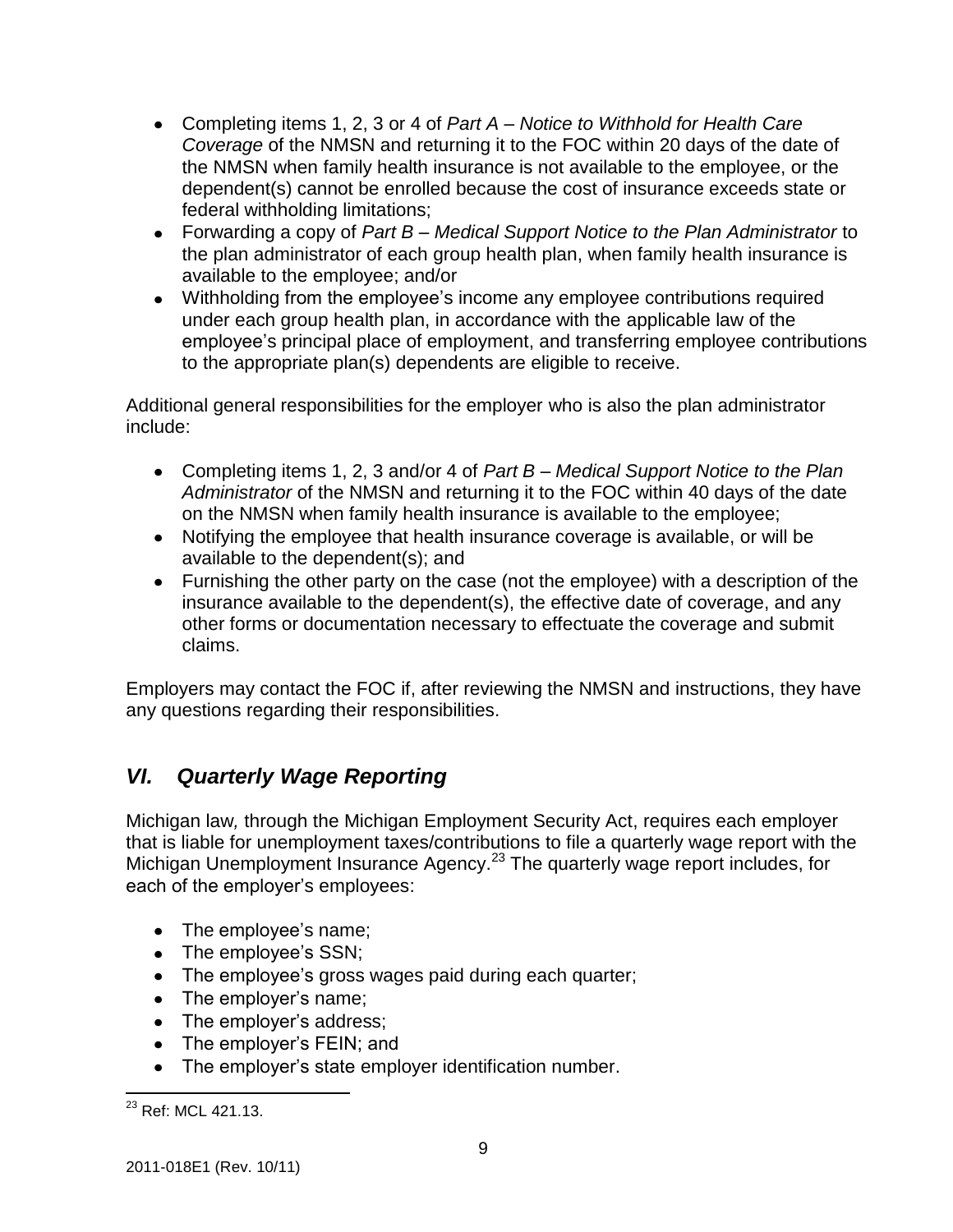For additional information on quarterly wage reporting or to file electronic wage reporting, employers can go to the Department of Licensing and Regulatory Affairs unemployment insurance agency Web site at: [http://www.michigan.gov/uia/0,1607,7-118--77970--](http://www.michigan.gov/uia/0,1607,7-118--77970--,00.html) [,00.html.](http://www.michigan.gov/uia/0,1607,7-118--77970--,00.html)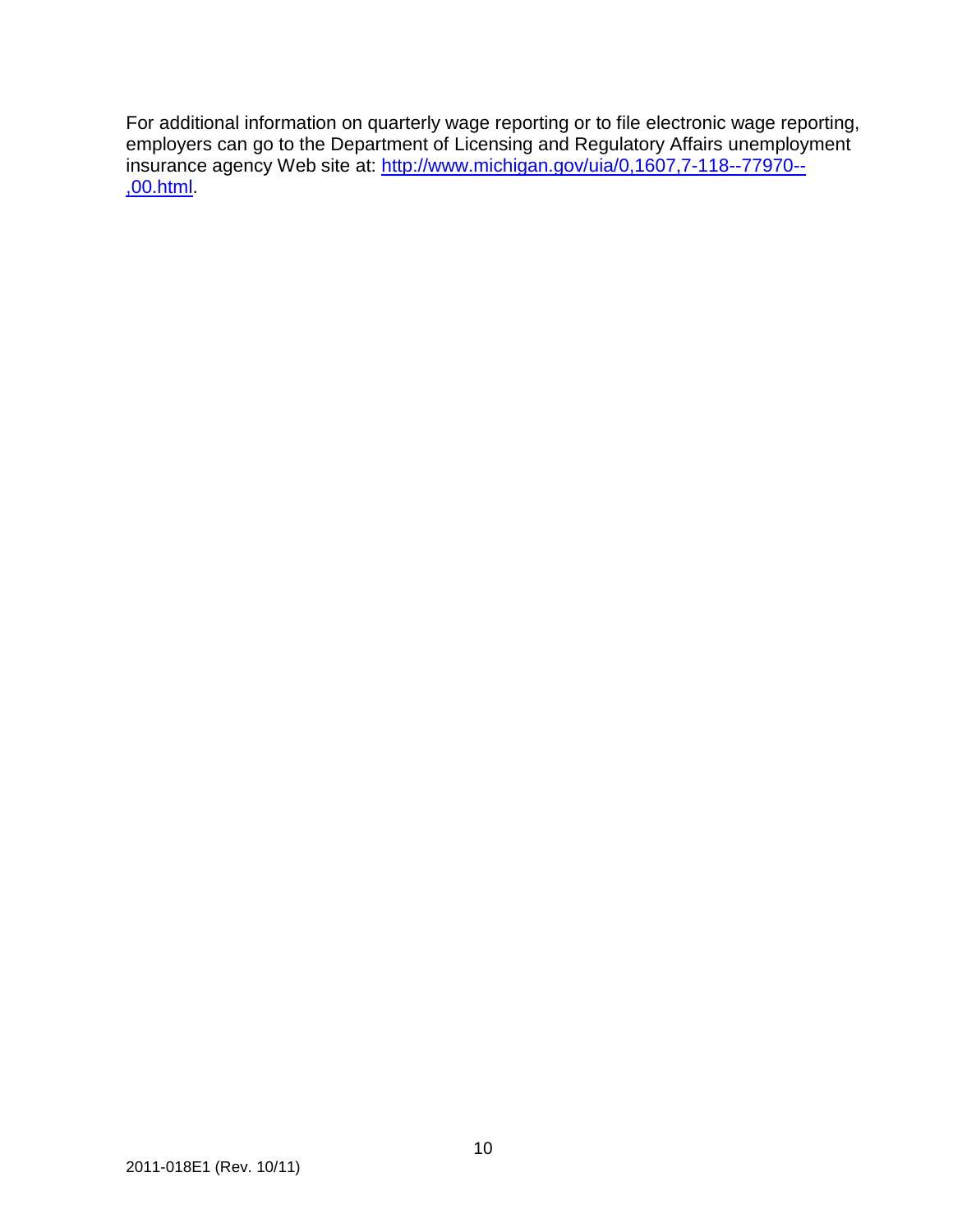# **PART B – Frequently Asked Questions (FAQs)**

# *I. IWN<sup>24</sup>*

## **1. HOW WILL I BE INFORMED THAT I HAVE TO START WITHHOLDING CHILD SUPPORT FROM AN EMPLOYEE'S INCOME?**

You<sup>25</sup> will receive the IWN (FEN058 or FEN58A) as described in Part A, Section III of this job aid.

## **2. I WOULD RATHER NOT GET INVOLVED IN WITHHOLDING FOR CHILD SUPPORT OR INSURANCE PREMIUMS. CAN I TERMINATE OR REFUSE TO HIRE INDIVIDUALS WHO HAVE WITHHOLDING AGAINST THEIR INCOME?**

No. You commit an unlawful employment practice if you discharge, refuse to hire, or in any other manner discriminate, retaliate or take disciplinary action against an employee because of the entry of or service of an order to withhold or because of the obligations the IWN imposes on you*.* 26

## **3. HOW LONG AFTER I RECEIVE THE IWN DO I BEGIN THE WITHHOLDING FROM AN EMPLOYEE'S INCOME, AND WHEN DO I HAVE TO SEND IN THE PAYMENT?**

If the employee's principal place of employment is in Michigan, you are to begin withholding for support no later than the first pay period occurring seven days after service of the notice as indicated in the "Remittance Information" section of the IWN. The withholding amount must be sent to the address identified in the "Remittance Information" section of the IWN within three working days after the date of each withholding. Failure to withhold the correct amount and remit each payment within the three working days can result in legal action being taken against you*.* <sup>27</sup> Otherwise, follow the law of the state of the employee's principal place of employment.

# **4. WHAT WILL HAPPEN IF I DON'T HONOR THE IWN FOR SUPPORT?**

If you do not withhold income for support and/or insurance premiums as specified in the IWN and/or NMSN, you may be liable for the full amount of support, as payments

 $24$  These FAQs apply to IV-D IWNs only. They may apply to non-IV-D IWNs as well, but employers must contact the individual who issued the non-IV-D IWN for clarification.

 $^{25}$  "You" in these FAQs refers to employers or other sources of income to which an IWN or NMSN was sent.

<sup>&</sup>lt;sup>26</sup> Ref: MCL 662.623.

<sup>&</sup>lt;sup>27</sup> Ref: MCL 552.611.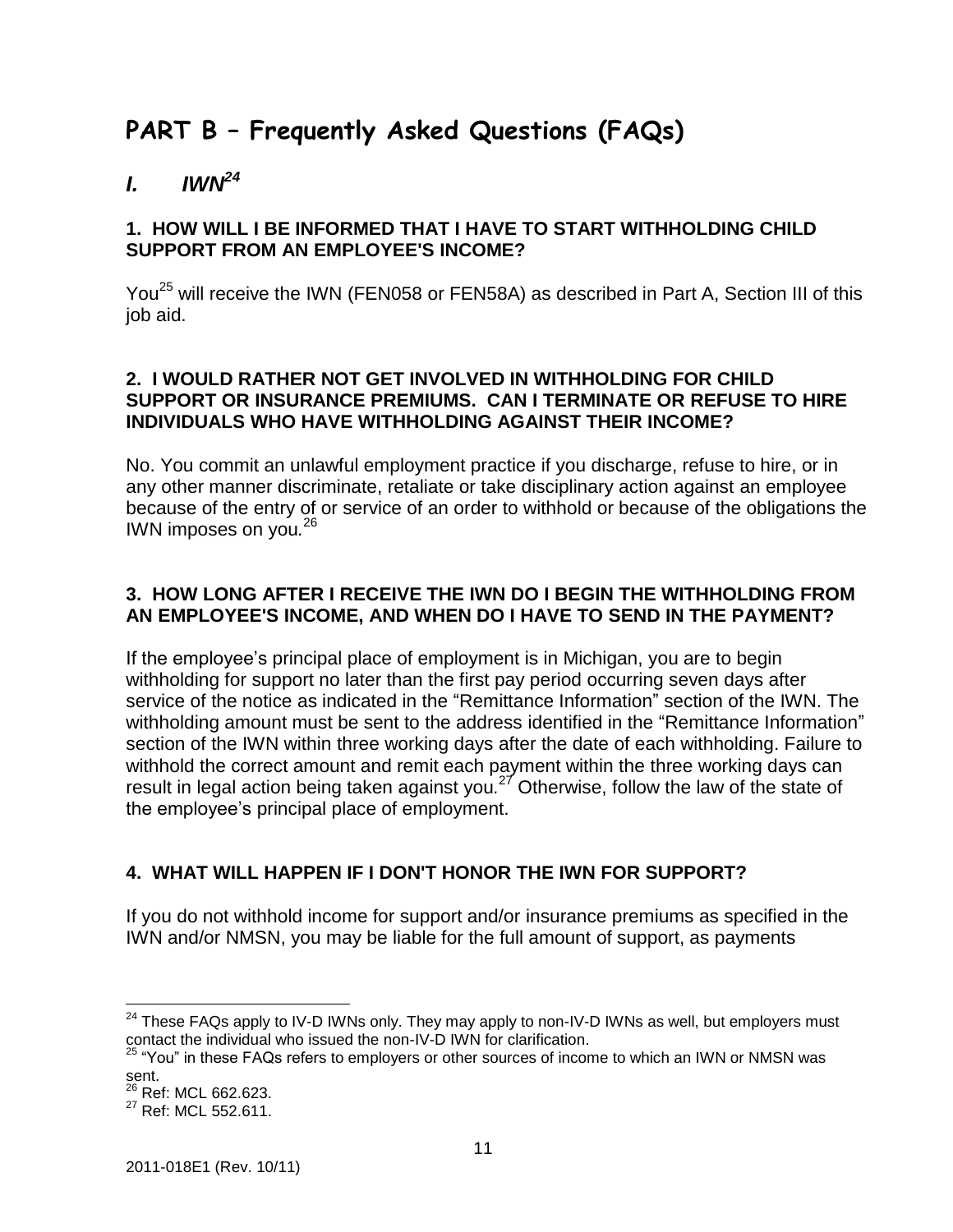accumulate from the mailing date of the notice. You may also be held in contempt of court, which may result in a fine or a judgment against you*.* 28

# **5. HOW DO I KNOW WHEN TO STOP THE WITHHOLDING?**

The withholding remains in effect until you are notified in writing by the FOC.<sup>29</sup> You may **not** stop the withholding merely because the employee has asked you to do so, or because your calculations indicate the arrears are paid. Failure to withhold may result in your liability for the payments not withheld. If the employee's employment is discontinued or interrupted for a period of 14 or more days, you must immediately notify the FOC office.<sup>30</sup> If the employee returns to work, you must reinstate the withholding unless otherwise notified in writing by the issuer of the IWN. You are also required to report the employee as a new hire if (s)he is rehired*.*

## **6. I AM CONCERNED THAT THE WITHHOLDING PROCESS WILL ADD ADMINISTRATIVE COSTS TO MY BUSINESS. MAY I CHARGE A FEE TO THE EMPLOYEE?**

No, if the employee's principal place of employment is in Michigan. Michigan law does not allow you to charge employees fees for processing the IWN unless you have full, free, and written consent of the employee, obtained without intimidation or fear of discharge for refusal to permit the withholding. $31$  Otherwise, follow the law of the state of the employee's principal place of employment.

## **7. WHERE DO I SEND THE CHILD SUPPORT THAT I HAVE WITHHELD FROM AN EMPLOYEE'S WAGES?**

If the IWN was issued by a Michigan FOC office, send a check to:

MiSDU P.O. Box 30350 Lansing, MI 48909-7850

Make the check payable to: Michigan State Disbursement Unit (MiSDU).

You may send withheld payments to the MiSDU electronically or by check. Please call the MiSDU Employer Assistance Line at (800) 817-0805 to set up electronic payments and receive the savings and efficiencies that this payment method provides.

 $\overline{a}$ <sup>28</sup> Ref: MCL 552.613.

<sup>&</sup>lt;sup>29</sup> Ref: MCL 552.611.

<sup>30</sup> Ref: MCL 552.614(2).

 $31$  Ref: MCL 408.477(1).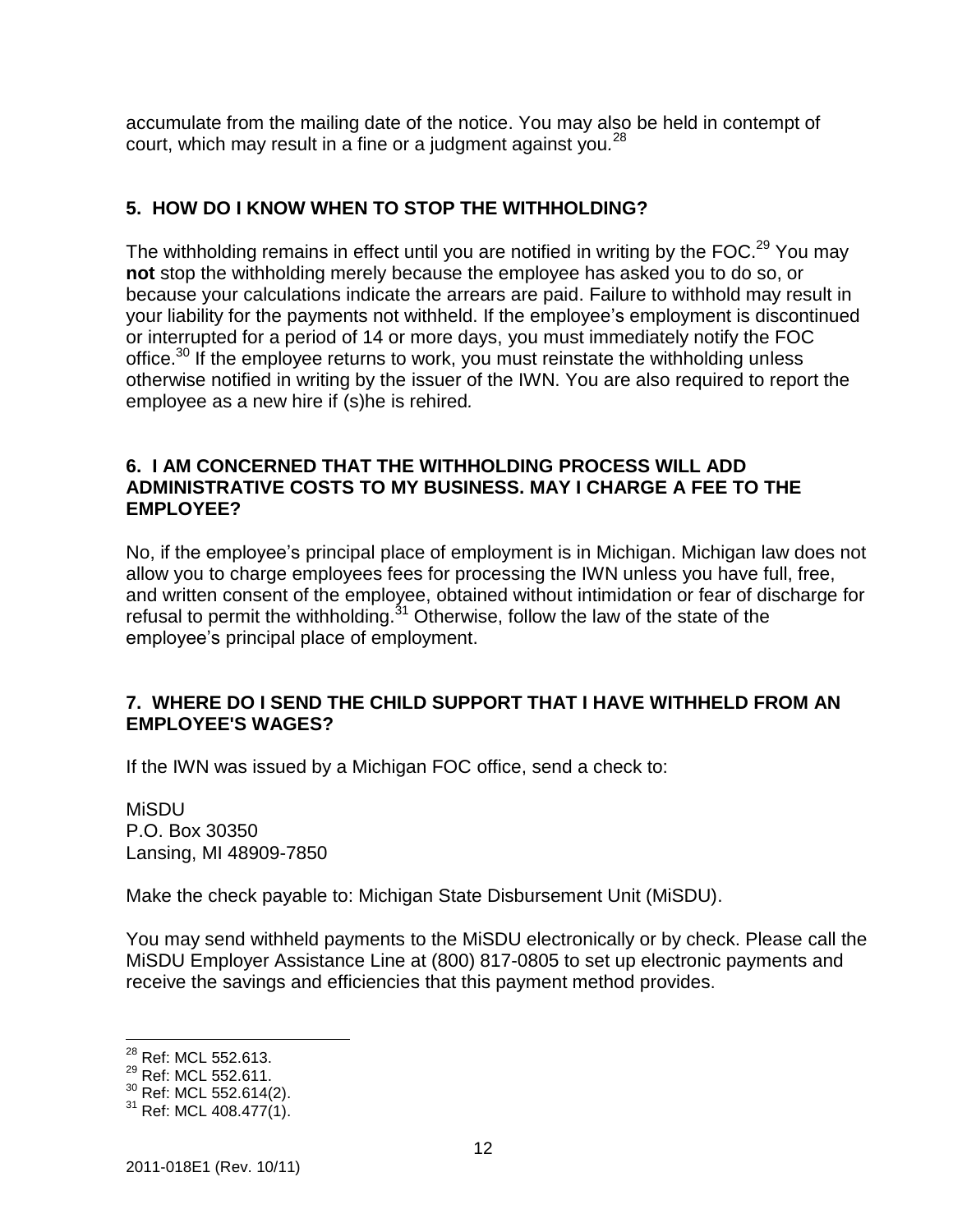Otherwise, if the IWN was issued by a state other than Michigan, remit the payment to the state disbursement unit of that state as identified on the IWN.

## **8. WHAT INFORMATION DO I NEED TO SUBMIT WITH MY EMPLOYEE SUPPORT PAYMENTS TO THE MiSDU?**

You must include the following information with each support payment withheld and sent to the MiSDU:

- Employee name;
- Employee SSN (format: 999-99-9999);
- Michigan 10-digit docket/court order number, which is noted as the **Order Identifier** on the IWN (format: 9999999999);
- Michigan 9-digit case number, which is noted as the **Case Identifier** and **Remittance Identifier** on the IWN for each income withholding (format: 999999999);
- Date withheld:
- Amount withheld; and
- Employer FEIN (format: 99-9999999).

Failure to provide all of the necessary identifying information could result in the payment being returned or marked as unidentified.

## **9. IF AN EMPLOYEE TERMINATES EMPLOYMENT AND IS LATER REHIRED, DO I STILL HONOR THE OLD IWN AND/OR NMSN, OR DO I WAIT UNTIL I RECEIVE A NEW IWN AND/OR NMSN?**

IWNs are continuous (remain in effect) until you receive an income withholding termination notice (FEN58D) from the FOC. If you have not received a FEN58D and an employee returns to work, you must begin deducting support as required by the previously received IWN. The NMSN is continuous until you receive a *Notice of Rescission/Termination of Health Care Coverage* (FEN308) from the FOC. If you have not received a FEN308 and an employee returns to work, you must begin deducting for health care coverage as required by the previously received NMSN. Contact the issuer of the IWN and/or NMSN if you have questions regarding employee termination or continuation of the IWN or NMSN.

You are also required to report the employee as a new hire if (s)he is rehired.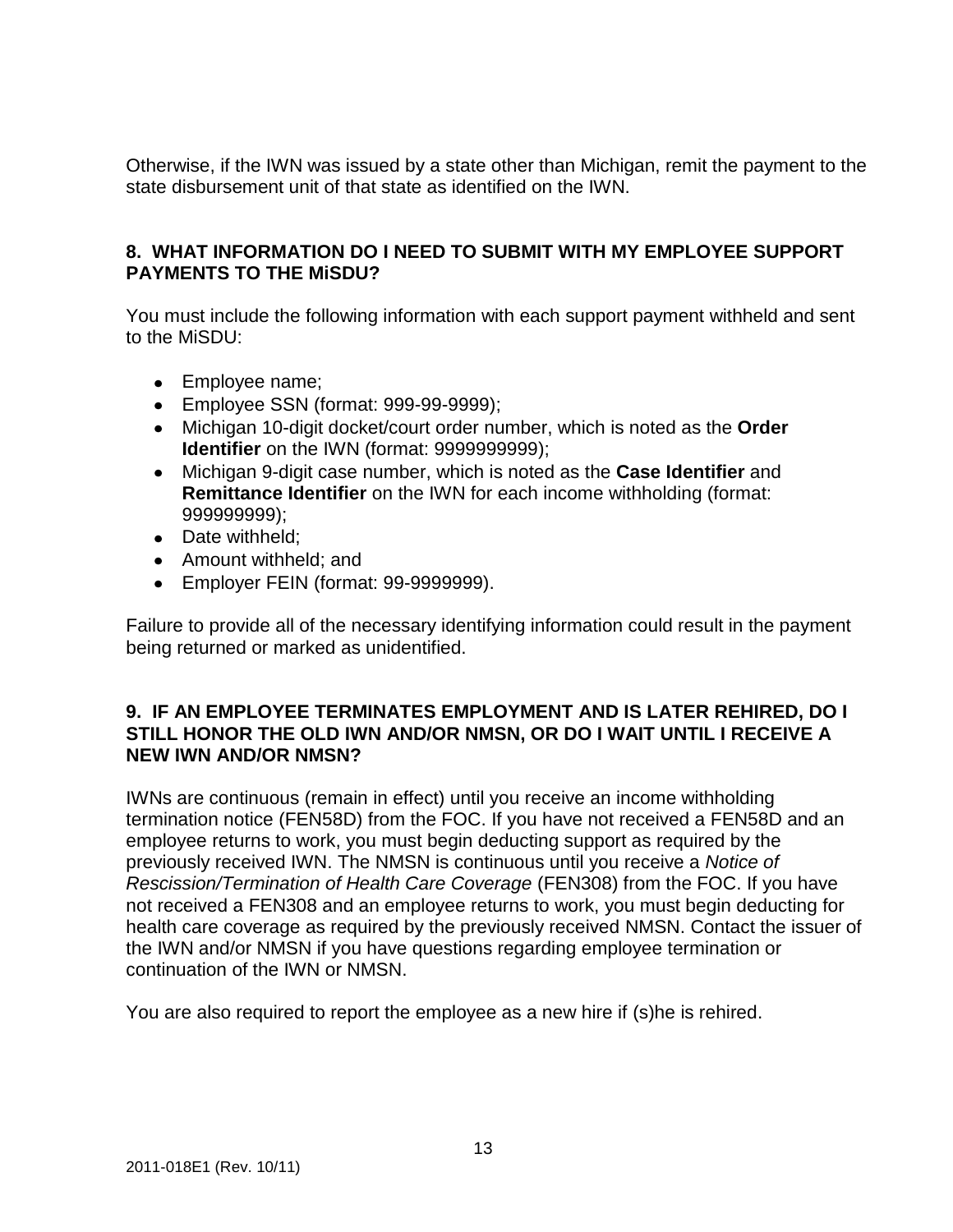Note: An employer may not refuse to employ, discharge, take disciplinary action or impose a penalty against a child support payer because of a notice of income withholding.<sup>32</sup>

## **10. DOES CHILD SUPPORT TAKE PRIORITY OVER OTHER INCOME WITHHOLDINGS?**

Yes. Support withholdings **take priority** over any other legal process carried out under state law against the same income<sup>33</sup> including state tax levies and other garnishments.<sup>34</sup> This means that support must be withheld from disposable income before deductions for other garnishment orders are taken, even if the other garnishments were served first. The only exception is if a federal tax levy is received **before** the IWN. 35

# **11. WHAT DO I DO WHEN THE EMPLOYEE LEAVES MY EMPLOY?**

You must promptly notify the FOC or the issuer of the IWN or NMSN in writing when you or the employee terminates employment.<sup>36</sup> You must provide the FOC or the issuer of the IWN or NMSN with the employee's last-known address as well as the name and address of the employee's new employer, if known.<sup>37</sup> The IWN includes a section for the employer to provide this information and also requests the employer provide the employee's name, employee's last-known phone number, date of separation, case identifier, order identifier, date of final payment, and amount of final payment. The NMSN also includes a section for the employer to provide the employee's name, date of termination, last-known telephone number and address, as well as the name, telephone number, and address of the employee's new employer, if known.

The IWN and NMSN remain in effect and are binding upon the employer until further notice from the court or the issuing agency. Therefore, you are required to keep a record of the IWN and enforce it if the employee who left employment with you returns to work for you.

Employers may electronically report employee terminations to states via the federal e-IWO portal.

More information regarding the federal e-IWO portal is available on OCSE's Employer Services Web page at:

[http://www.acf.hhs.gov/programs/cse/newhire/employer/eiwo/eiwo.htm.](http://www.acf.hhs.gov/programs/cse/newhire/employer/eiwo/eiwo.htm)

<sup>&</sup>lt;sup>32</sup> Ref: MCL 552.623.

<sup>&</sup>lt;sup>33</sup> Ref: MCL 552.611.

<sup>&</sup>lt;sup>34</sup> Ref: MCL 600.4012.

<sup>&</sup>lt;sup>35</sup> Ref: 26 USC 6402(c).

 $36$  Ref: MCL 552.614(1).

<sup>&</sup>lt;sup>37</sup> Ref: MCL 552.614(2).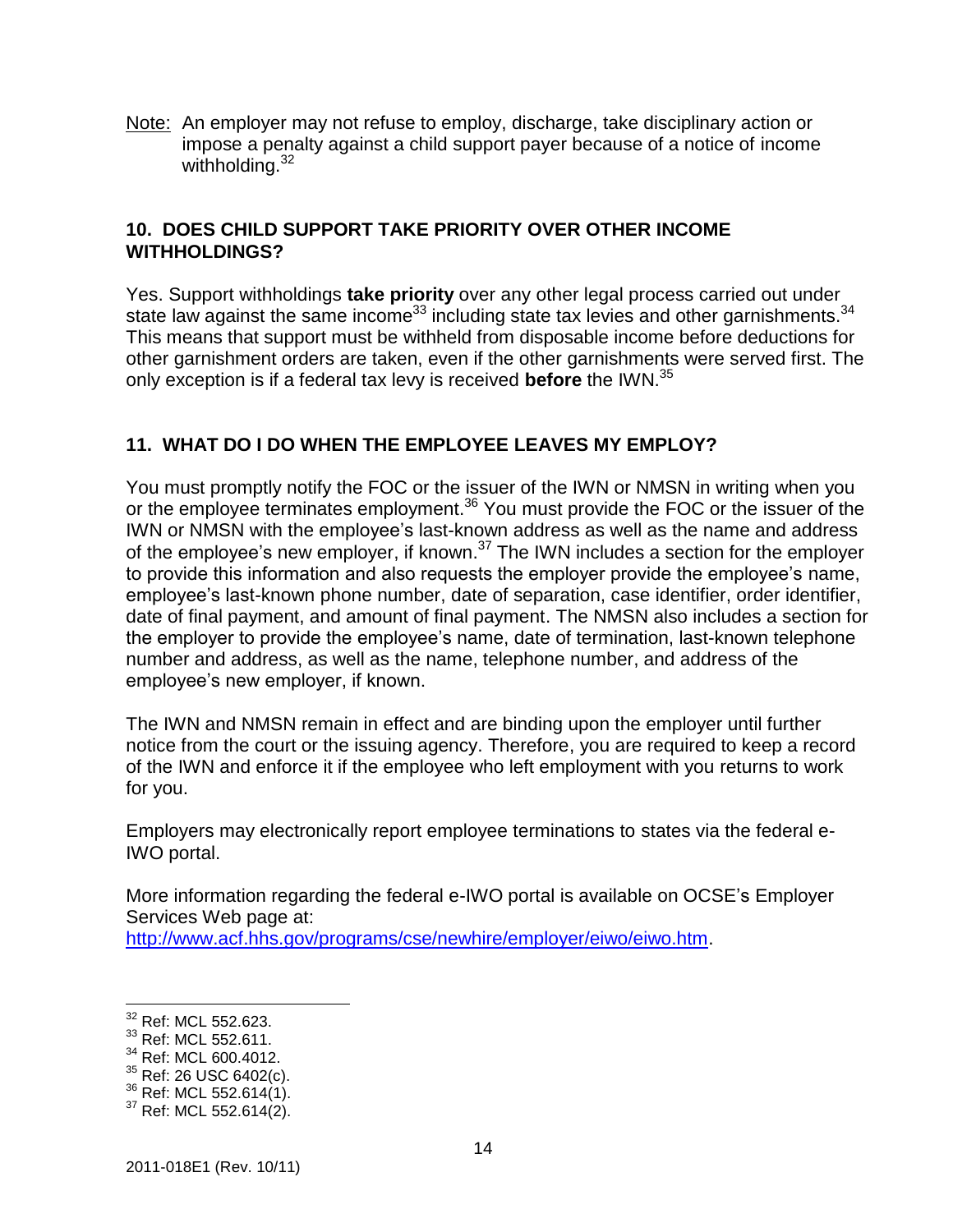# **12. WHAT SHOULD I DO IF THE EMPLOYEE TELLS ME (S)HE HAS FILED FOR BANKRUPTCY?**

You must keep deducting support until the FOC office that issued the income withholding contacts you. There may be an automatic stay (prohibition) of income withholding depending on the date the employee filed for bankruptcy. Some circumstances allow continuance of the withholding for current support, and others continue both current support and arrears withholding. You may advise the employee to contact the FOC office that initiated the income withholding.

# **13. WHAT ADDITIONAL INFORMATION AM I REQUIRED TO SUBMIT TO THE FOC OFFICE?**

You may also receive requests to verify your company's name, contact information, address(es), and FEIN as well as to verify an individual's employment, employment status, wages or other income information, health insurance information, disability or workers' compensation information, etc.

# **14. MY EMPLOYER NAME AND/OR ADDRESS HAS CHANGED. HOW DO I SUBMIT THE NEW INFORMATION?**

Employers are asked to contact the MiSDU to request a change to their name or address(es). Employers must identify:

- That they are submitting a request to change their name and/or address(es);
- The contact information (name, phone number and/or email address) of an individual who may be contacted to confirm information;
- The name of the employer (if changing the name, include both the old and new names);
- The address(es) of the employer (if changing the address[es], include both the old and new addresses); and
- The FEIN associated with the name and/or address(es).

If an employer reports new hires under one address but receives IWNs and NMSNs at different addresses, the employer should identify the IWN address, NMSN address, and new hire address associated with the FEIN. If the employer operates under several FEINs, the employer should identify the names and address(es) associated with each FEIN.

Employers should submit changes to their name(s), address(es), contact(s) or other identifying information on company letterhead to: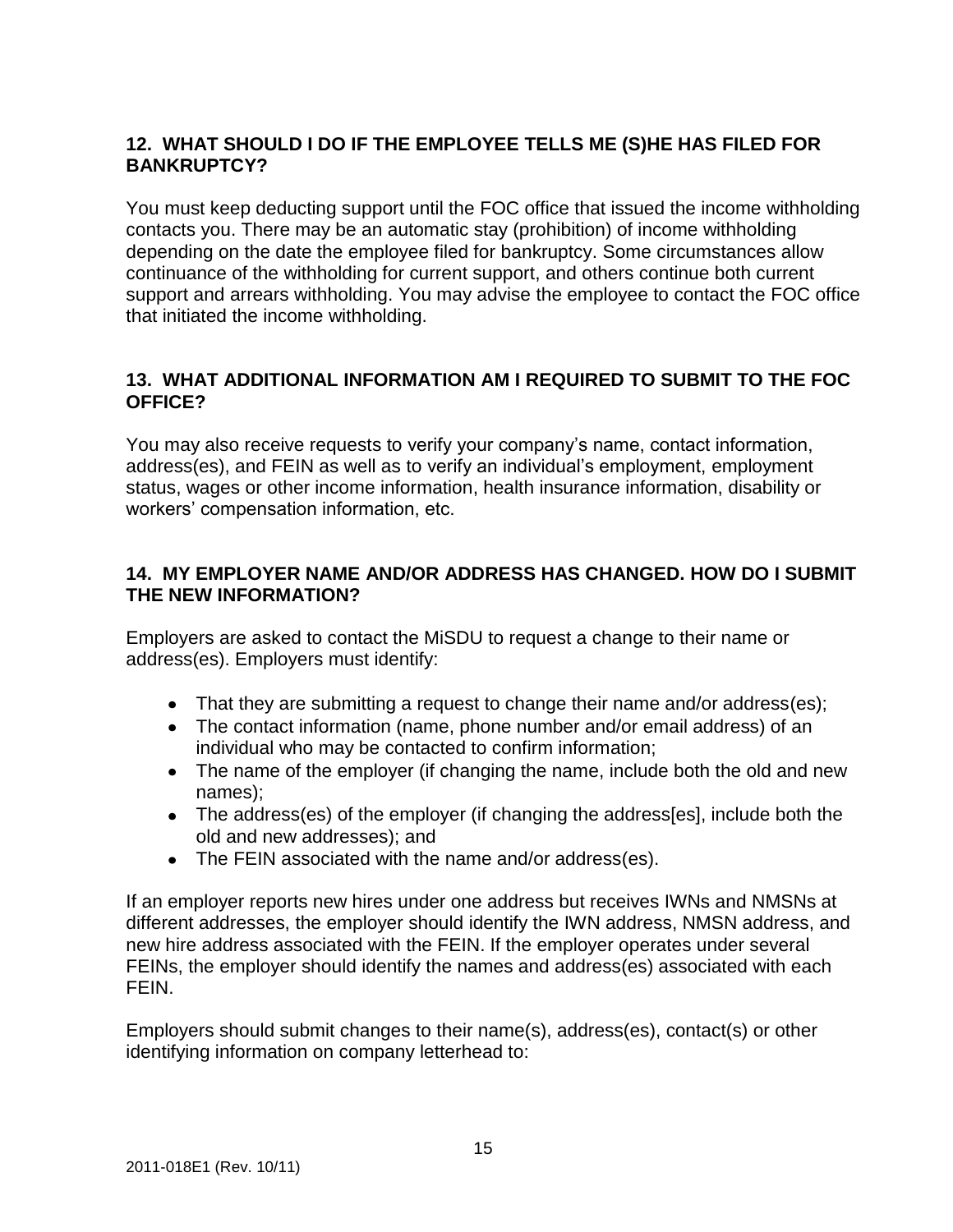MiSDU P.O. Box 30354 Lansing, MI 48909-7850

# **15. CAN I SUBMIT SUPPORT PAYMENTS ELECTRONICALLY?**

Yes. If you are paying by check, you are encouraged to ask the MiSDU to demonstrate how electronic payments can reduce costs and staff time. Please call (800) 817-0805 for assistance.

Payments can be sent electronically in the following ways:

- From your bank account to the MiSDU bank account. Call the MiSDU Employer Assistance Line at (800) 817-0805 for assistance in setting this up.
- Over the Internet. Go to the MiSDU payments page at [https://www.misdu.com](https://www.misdu.com/Secure/Default.aspx?tabid=41) to submit payments. Click on "Registration" and then "An Employer." If additional assistance is needed, please call the MiSDU at the phone number above. Payments can also be made by credit card or account debit.

# **16. WHAT DO I DO IF MY PAY PERIODS ARE NOT THE SAME FREQUENCY AS THE ORDER?**

Michigan law requires that all support orders be stated in monthly amounts payable on the first of each month in advance.<sup>38</sup> To assist employers that pay more frequently than once a month, the IWN divides the withholding into monthly, semi-monthly, bi-weekly and weekly amounts. In the event that your pay periods are more frequent than monthly, withhold the appropriate amount indicated on the IWN corresponding to your method of payroll for your pay period. If the employee's principal place of employment is in Michigan, you must remit payments to the address on the IWN within three working days after the date of withholding.

# **17. CAN I COMBINE ALL THE WITHHOLDINGS I MAKE IN ONE PAY PERIOD FOR ALL EMPLOYEES AND SEND ONE CHECK?**

Yes. You can combine all payments going to the MiSDU into one check. The withholdings must include identifying information for **each** employee to ensure that payments are not delayed (refer to Question 8).

 $\overline{a}$ <sup>38</sup> Ref: MCL 552.605c.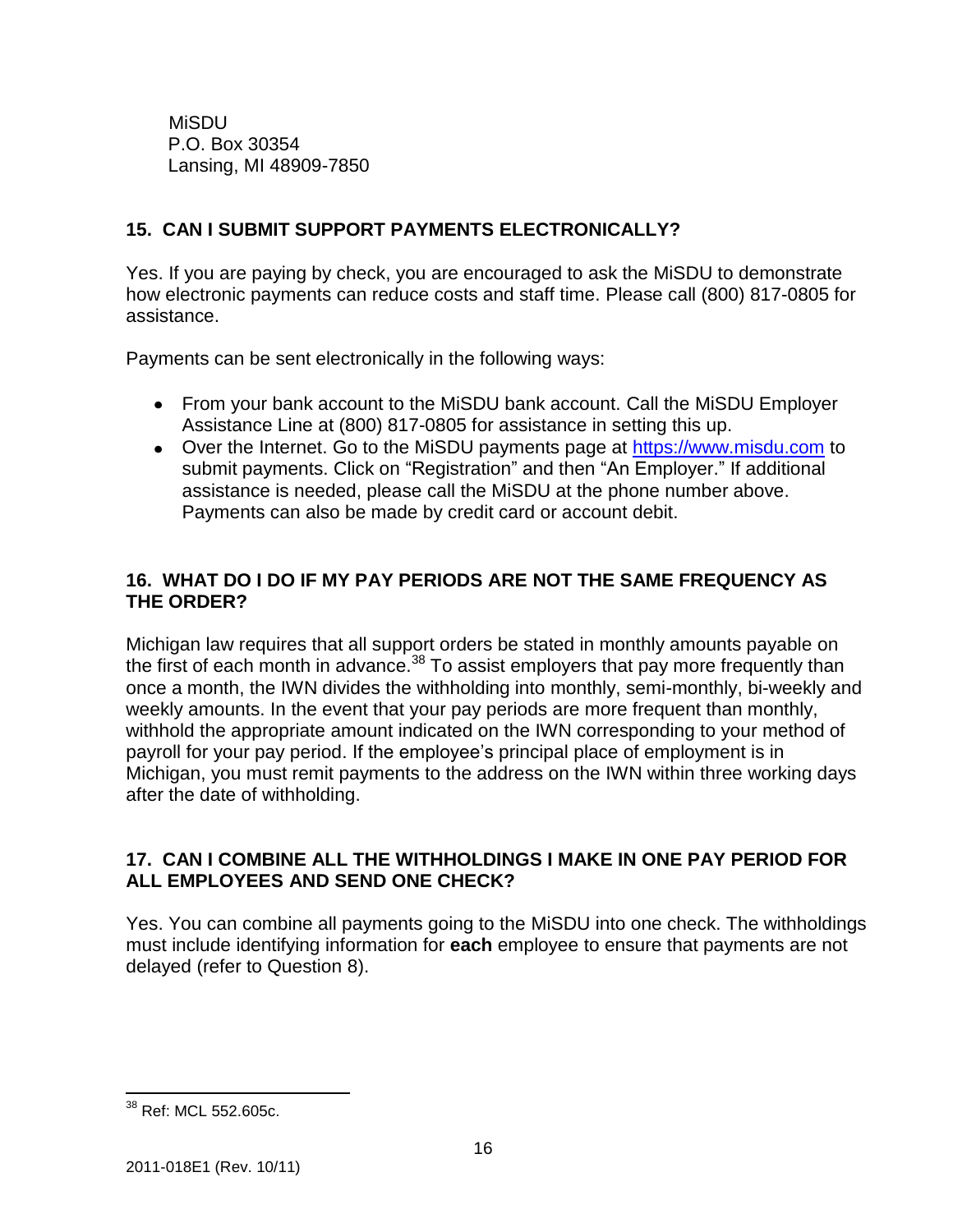## **18. IS THERE ANY LIMIT TO THE AMOUNT THAT CAN BE WITHHELD? IF SO, HOW DO I FIGURE THAT AMOUNT?**

Yes. The total amount allowed to be withheld from any employee's paycheck is limited according to the law of the state of the employee's principal place of employment. Some states follow the federal CCPA limits, while other states have limits that are lower than the CCPA limits.

Michigan's limit is 50 percent of the individual's disposable income (refer to Question 19) even if the employee has multiple withholding orders/notices (i.e., multiple IWNs and/or NMSNs).<sup>39</sup> The maximum amount that can be withheld for support and the cost of health care premiums attributable to covering the child(ren) is 50 percent. The cost attributable to the child(ren)'s health care coverage is the cost of adding the child(ren) to the parent's existing coverage or the difference between self-only and family coverage. To correctly figure the maximum allowed withholding amount, follow these steps:

- 1. Determine the disposable income for the pay period, even if the employee has worked only part-time.<sup>40</sup>
- 2. Multiply the disposable income by 50 percent to determine the maximum amount allowed to be withheld.
- 3. Compare the maximum amount from Step 2 to the total IWN withholding amount and the cost of the child(ren)'s health care coverage premium, and remit as follows:
	- a. If the maximum amount is **more** than the IWN withholding amount for the IWN plus the cost of the child(ren)'s health care coverage premium, and the premium amount attributable to the child(ren)'s coverage can be paid in full, remit the amount specified on the IWN to the MiSDU. Remit the health care premium withholding amount to the health care plan;
	- b. If the maximum amount is **less** than the total amount specified on the IWN, submit this entire amount to the MiSDU; or
	- c. If the maximum amount is **more** than the withholding amount specified on the IWN but **less** than the total amount specified on the IWN plus the cost of the child(ren)'s health care coverage premium, submit the IWN withholding amount to the MiSDU. The cost of the child(ren)'s health care coverage premium may only be withheld and submitted to the insurance plan if the entire cost of the premium attributable to the child(ren) can be withheld.

 $\overline{a}$  $^{39}$  Ref: MCL 552.608, 552.609, and 552.611a.

<sup>40</sup> You must first subtract the tax-deferred amount before calculating the amount of taxes to be paid, and then add the tax-deferred amount back into the income before calculating the maximum amount of child support to be deducted. Child support must be satisfied before any deferment.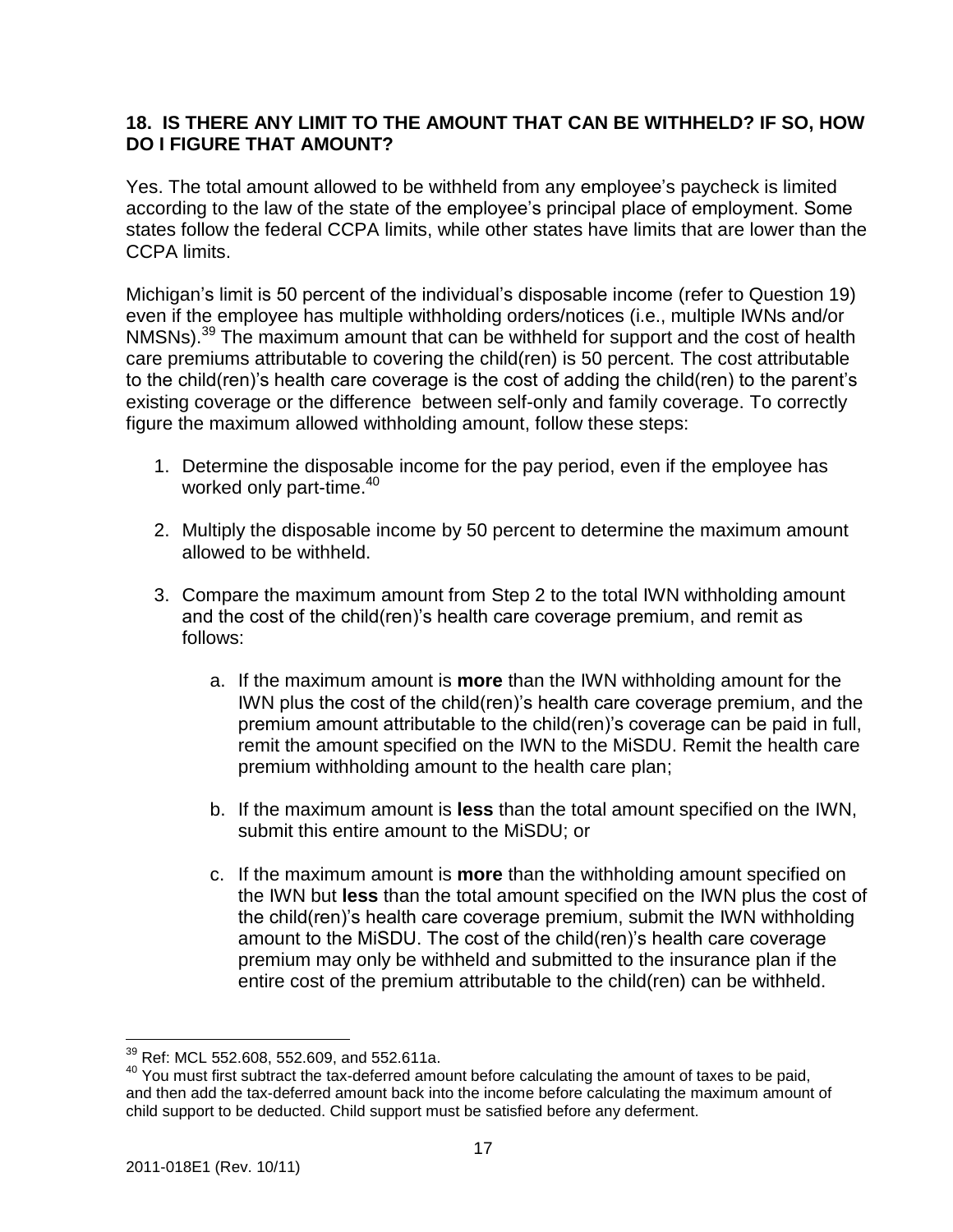Note: The NMSN may include a court-ordered limit for "reasonable cost" stated as a specific dollar amount or a percentage of gross income. While the withholding amount for the IWN plus the cost of the child(ren)'s health care coverage may be within the overall 50 percent limit, the court-ordered "reasonable cost" limit may prevent enrollment of the child(ren) for health care coverage or withholding the full cost of the child(ren)'s premium amount.

If you are unsure of the correct amount to send, contact the issuer of the IWN.

## **19. WHAT IS DISPOSABLE INCOME?**

The CCPA and Michigan withholding limitation statutes use the terms "earnings" and "disposable earnings."

Under the CCPA definitions, "earnings" means "compensation paid or payable for personal services, whether denominated as wages, salary, commission, bonus, or otherwise, and includes periodic payments pursuant to a pension or retirement program." "Disposable earnings" means "that part of the earnings of any individual remaining after the deduction from those earnings of any amounts required by law to be withheld."<sup>41</sup>

The CCPA and Michigan withholding limit provisions suggest that the payment of any money that is not included in the definition of "earnings" is not subject to the CCPA or Michigan's withholding limits. However, Michigan law does not restrict IWN issuance only to those sources of income that pay "earnings." Michigan law broadly defines "income" and "source of income" to include entities paying "income" that does not fit the "earnings" definition (e.g., unemployment benefits, Social Security benefits, workers' compensation,  $etc.$ ). $42$ 

Mandatory deductions are amounts required by law. These include federal, state and local taxes; unemployment insurance; workers' compensation insurance; state employee retirement deductions; and other deductions determined by state law. Mandatory deductions do not include voluntary payroll deductions such as voluntary contributions to a 401K plan, flexible spending accounts, charitable organizations, etc.

Stated as a general formula in terms of "earnings": "Disposable earnings" equals gross "earnings" minus mandatory deductions.

Stated as a general formula in terms of "income": "Disposable income" equals gross "income" minus mandatory deductions.

#### **20. HOW SHOULD I CALCULATE THE AMOUNT TO BE WITHHELD IF THE EMPLOYEE HAS MORE THAN ONE INCOME WITHHOLDING?**

 $\overline{a}$ <sup>41</sup> 15 USC 1672

<sup>42</sup> MCL 552.602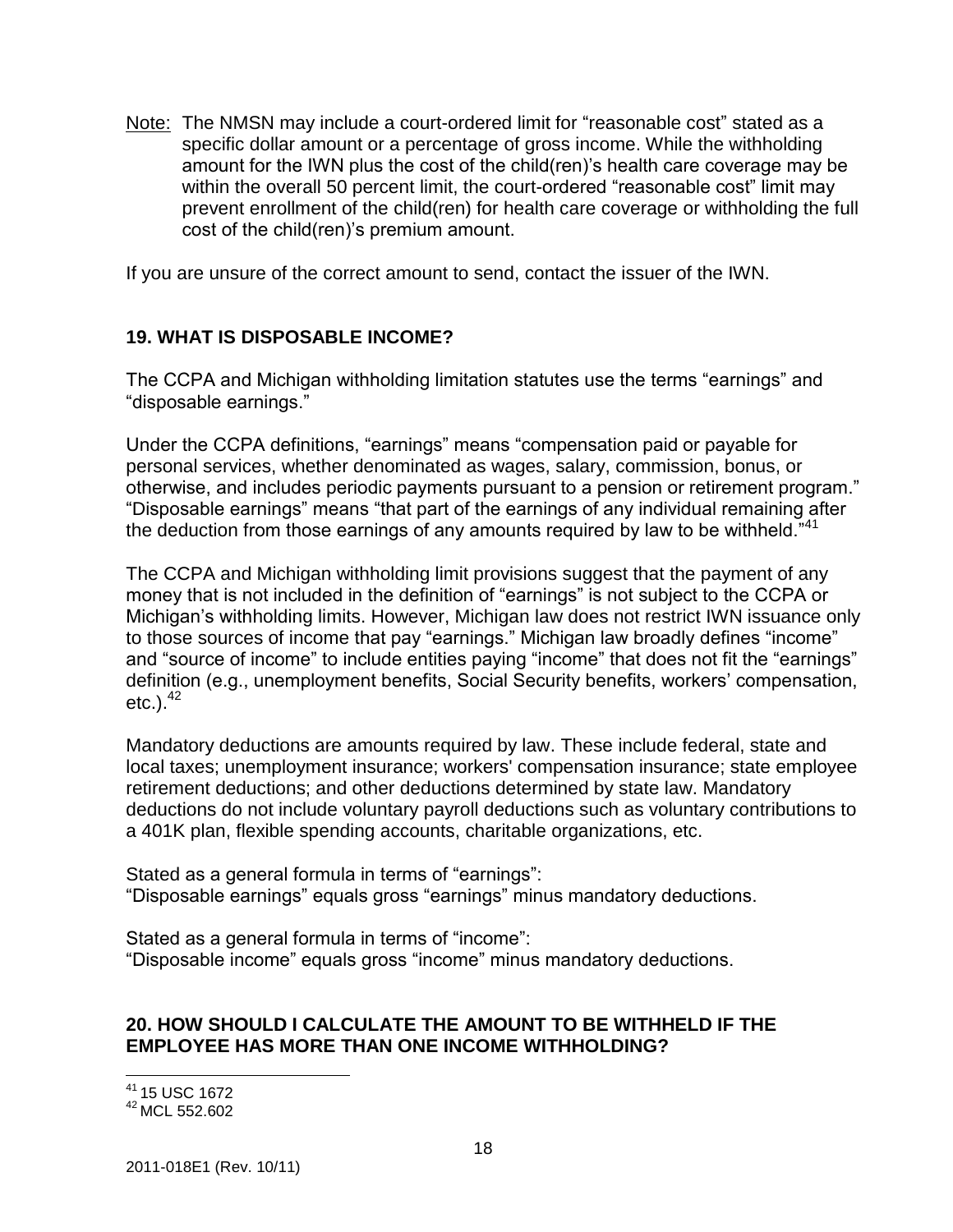Follow the law of the state of the employee's principal place of employment regarding allocation of withholding amounts to multiple withholding orders/notices. Some states require equal allocation, whereas other states may require proration. Employers must ensure the payment is allocated to all orders/notices for current support.

If an employee whose principal place of employment is in Michigan has multiple withholding orders/notices, the manner in which the withholding amounts are determined depends on whether there is enough disposable income within Michigan's 50 percent limit to withhold for all withholding orders, and whether all income withholding orders were issued by Michigan.

If there is more than one order to withhold income for support, fees, or health care coverage premiums against a payer or parent, the source of income (employer) must comply with all of the notices to withhold income to the extent that the total amount withheld from the payer's or parent's income does not exceed 50 percent of the payer's disposable income.

To calculate the amount to be withheld when the employee has more than one income withholding, do the following:

- 1. First, determine whether there is enough disposable income within the 50 percent limit to withhold for all withholding orders (refer to Questions 18 and 19).
- 2. Then, withhold as follows depending on whether all income withholding orders were issued by Michigan:
	- a) If all orders to withhold income are from Michigan and the total amount designated in the notices to withhold income for current and past-due support exceeds 50 percent of the payer's disposable earnings, withhold an amount equal to 50 percent of the payer's disposable earnings.
	- b) If one or more of the orders to withhold income are from another state, give priority to amounts designated in each notice as current support, as follows:
		- i) If the total of the amounts designated in the notices as current support exceeds 50 percent of the payer's disposable earnings, allocate to each order an amount for current support equal to the amount designated in the notice as current support, divided by the total of the amounts designated in the notices as current support, multiplied by the amount of income available for income withholding.
		- ii) If the total of the amounts designated in the notices as current support does not exceed 50 percent of the payer's disposable earnings, then pay the amounts designated as current support, and in addition, proportionately allocate to each order an amount for past-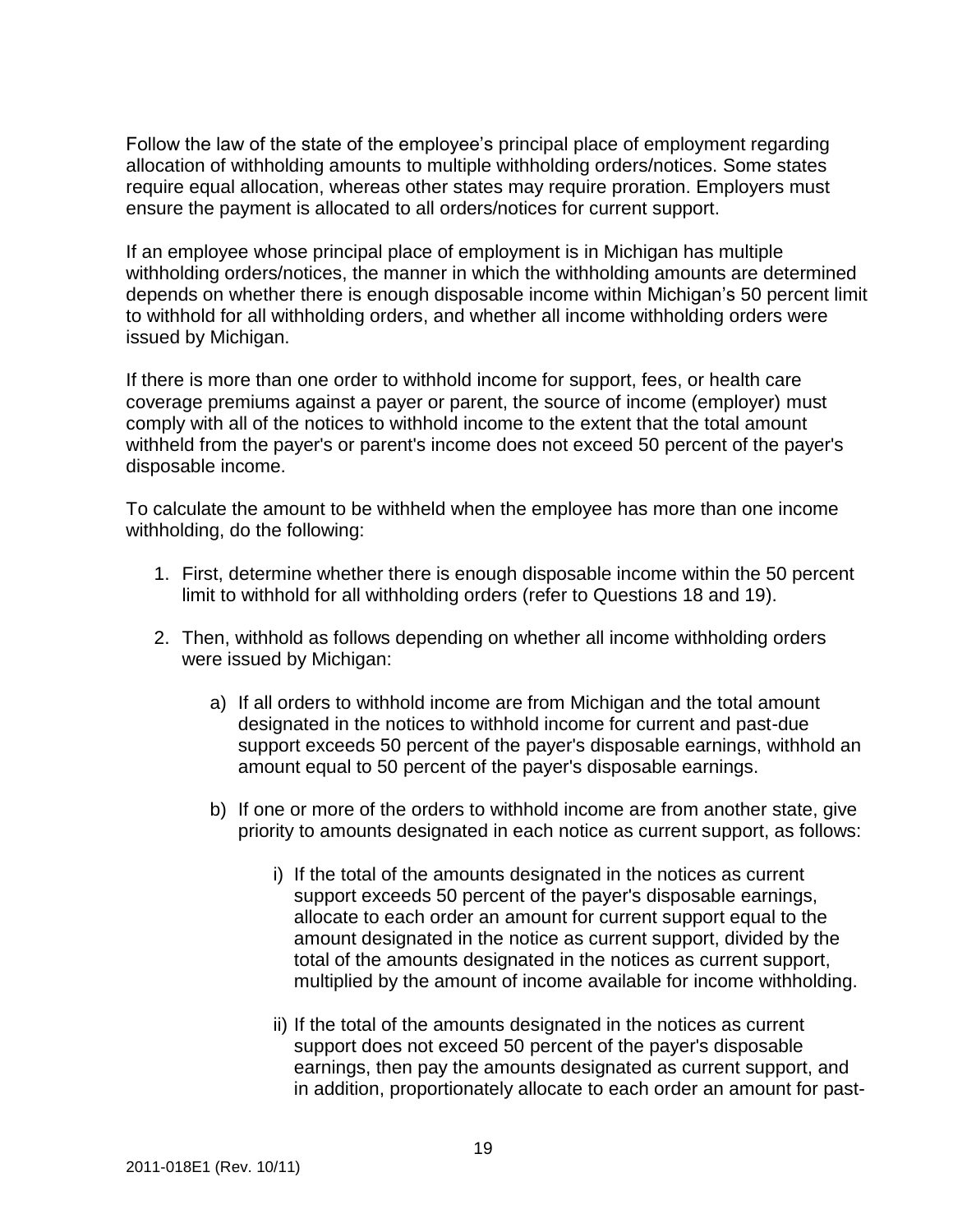due support not to exceed the amount designated in the notice as past-due support. This does not require the maximum withholding to satisfy past-due support.

c) If the total amounts allocated to current and past-due support do not exceed 50 percent of the payer's disposable earnings, then allocate the remaining income to the parent's portion of health care coverage premiums attributable to coverage of the children specified in the order if the remaining income is sufficient to cover the cost of the premium. Employers are not required to pay the parent's portion of health care coverage premiums.

Use the following formula to determine how much of the total withholding to submit for each income withholding when the individual's principal place of employment is in Michigan, one or more withholding notices have been issued by a state other than Michigan, and the withholding total amounts exceed the 50 percent limit:

- 1. The maximum support amount that can be withheld is 50 percent. This amount includes support, fees, and/or health care coverage premiums (refer to Question 18).
- 2. Prorate the **current** withholding amounts across all income withholdings;
- 3. Prorate the **arrears** withholding amounts across all income withholdings; and
- 4. Locate the maximum amount of withholding allowed by each order for the child(ren)'s cost of health care premiums, if it is provided on the NMSN.

The amount of support is prorated among the income withholdings according to the amount due in each priority level.

# Current Support<sup>43</sup>

- If the employee has sufficient income to cover all of the current withholding amounts, deduct current support for all IWNs.
- If the income is **not** sufficient to cover all of the current support due, you must prorate the current support across all IWNs:
	- o **Add** the current support withholding amounts for all IWNs, calculating the total current support withholding amount due;
	- o **Divide** the current support withholding amount due in each order by the total current support withholding amount due to determine each IWN's percentage share; and
	- o **Multiply** the percentage share for each IWN by the amount of disposable income allowed to be withheld under the 50 percent limit.

 $43$  "Current support" includes the total of all amounts listed on the IWN as "current child support," "current cash medical support" and "spousal support."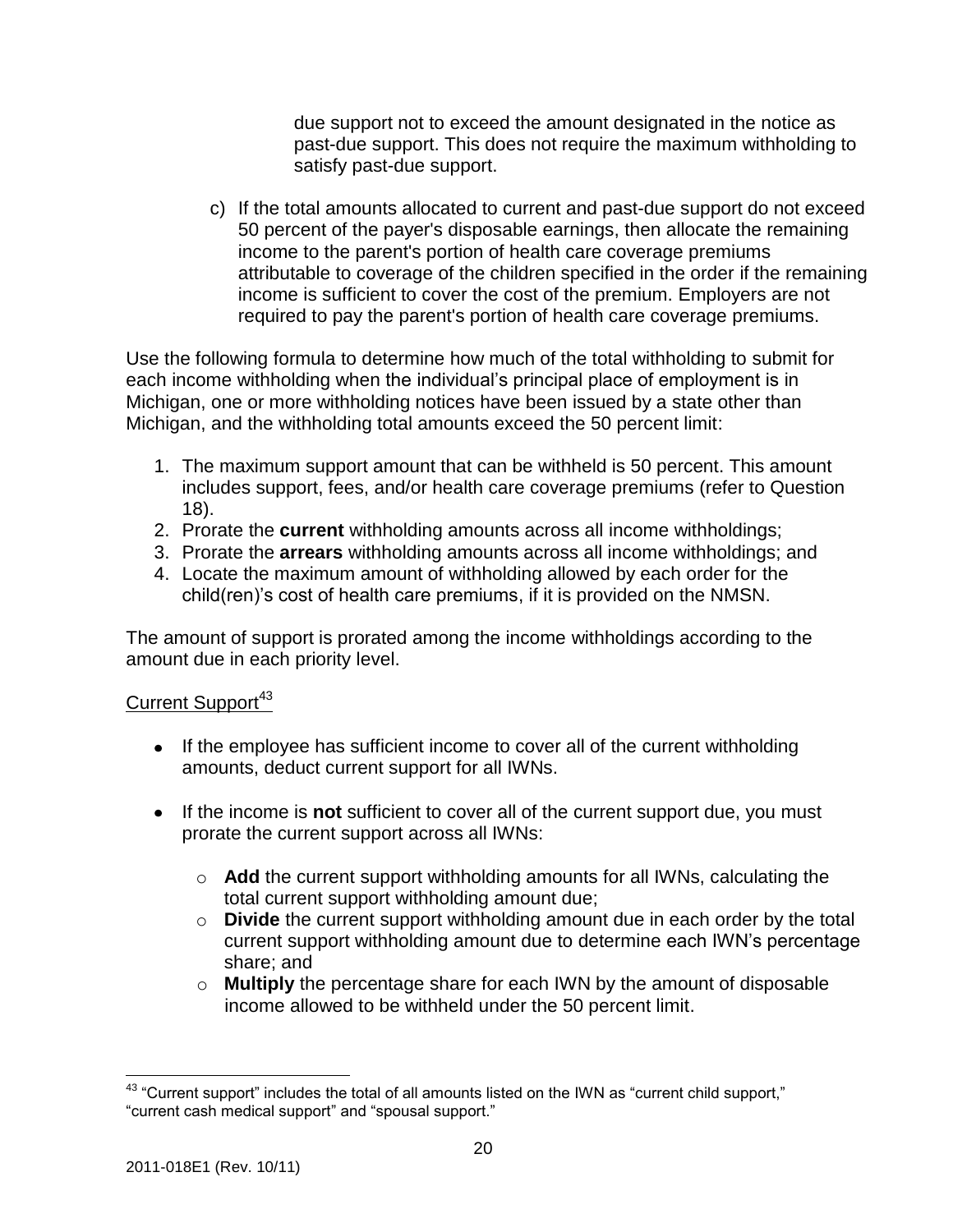## **Example:**

The employee has three IWNs:

IWN 1 (issued by Michigan) = \$300 current support, \$200 past-due support (arrears), per month.

IWN 2 (issued by State X) = \$150 current support, \$0 arrears, per month.<sup>44</sup>

IWN 3 (issued by State Y) =  $$200$  current support, \$150 arrears, per month.

Total = \$650 current support, \$350 in arrears, per month.

The employee makes \$1,000 in monthly disposable income. Therefore, the maximum amount of the employee's disposable income allowed to be withheld is \$500 (\$1,000 x 50%). Because the total amount on the IWNs for support and arrears (\$650  $+$  \$350 = \$1,000) is higher than the withholding amount allowed under the 50 percent limit (\$1,000 > \$500), the employer is held to the 50 percent limitation.

The total amount of current support is \$650 and the employer is able to deduct only \$500. So, the employer must prorate (i.e., determine the percentage of) current support that each IWN has:

IWN 1 = \$300 / \$650 = 46% IWN 2 = \$150 / \$650 = 23% IWN 3 = \$200 / \$650 = 31%

The employer must then multiply each IWN's percentage of current support amount by the amount of disposable income available within the limit to determine how much each IWN will receive:

IWN 1 = 46% x \$500 = \$230 IWN 2 = 23% x \$500 = \$115 IWN 3 = 31% x \$500 = \$155

The employer will remit \$230 to the MiSDU, \$115 to the SDU of State X, and \$155 to the SDU of State Y.

 $44$  State X and State Y are states other than Michigan.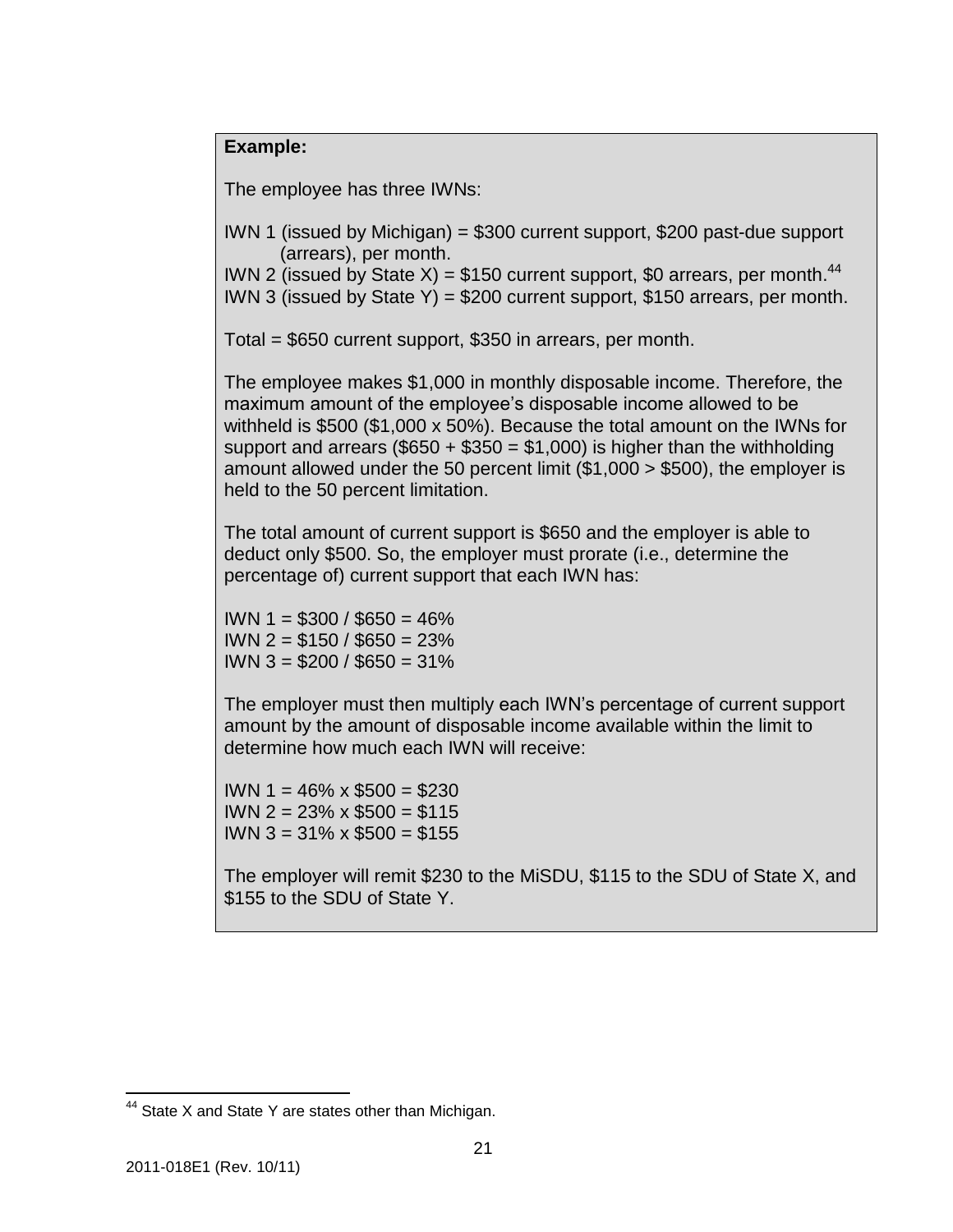# $A$ rrears<sup>45</sup>

- If the employee has disposable income available within the allowable limit after the current support for IWNs has been withheld and the income is sufficient to cover all arrears, then withhold all arrears requested.
- If the disposable income remaining within the allowable limit after all current support is paid is **not** sufficient to cover arrears withholdings, prorate among the IWNs in the same fashion as for current support, but using the arrears withholding amounts instead of the current withholding amounts.

## Health Care Coverage (Insurance) Premiums

- If the employee has disposable income within the allowable limit available after all current support and arrears are withheld, and if the cost for the child(ren)'s health care coverage premium does not exceed any amount or percentage limitation specified on the NMSN, withhold for the child(ren)'s health care coverage premium.
- If the employee does not have enough disposable income available after all current support and arrears are withheld to withhold for the costs of the child(ren)'s health care coverage premium, or if the cost for medical insurance exceeds the amount or percentage specified on the NMSN, then the limit has been met and the health care coverage premium may not be withheld.

# **21. HOW SHOULD I HANDLE THE MONEY THAT MY EMPLOYEE IS PUTTING IN A TAX-DEFERRED PLAN?**

The treatment of income for taxes is different than the treatment of income for support and health care coverage premium withholdings. You must first subtract the tax-deferred amount before calculating the amount of taxes to be paid, and then add the tax-deferred amount back into the income before calculating the maximum amount of child support to be deducted. Child support must be satisfied before any deferment. Regardless of income tax treatment, voluntary deductions (i.e., deductions not mandated by law) such as optional/discretionary savings, 401K contributions, and health flexible spending arrangements, are included in disposable income when determining the amount to withhold or limits for the withholding amounts.

## **22. WHAT SHOULD I DO IF AN EMPLOYEE COMES TO ME AFTER I HAVE RECEIVED THE ORDER/NOTICE TO WITHHOLD INCOME FOR SUPPORT AND WANTS TO MAKE VOLUNTARY PAYMENTS FOR CHILD SUPPORT?**

 $45$  "Arrears" includes the total of all amounts listed on the IWN as "past-due child support," "past-due cash medical support," "past-due spousal support" and "other."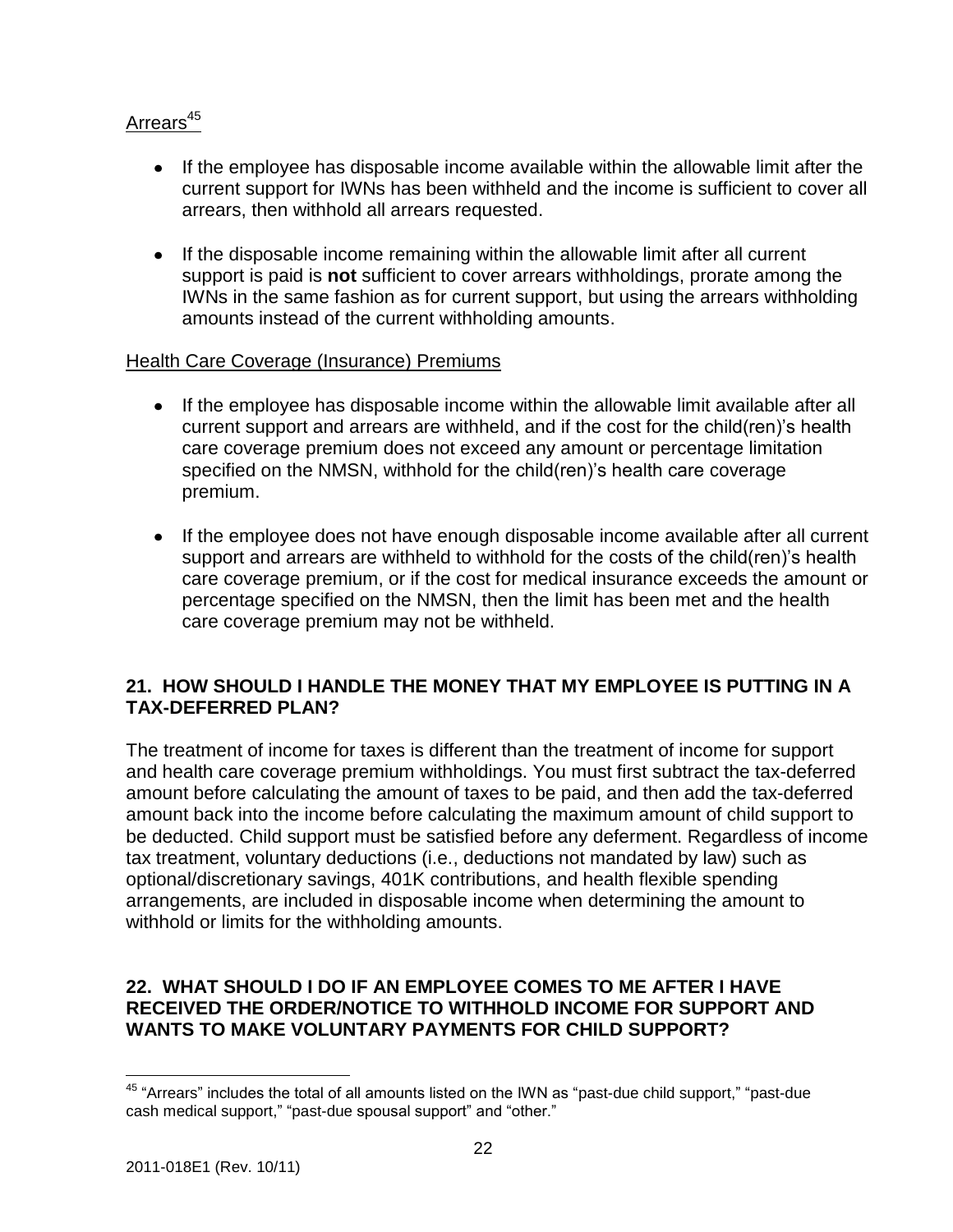The employee needs to direct this request to the FOC office listed or identified on the IWN. If the order/notice was not sent by the FOC office, the employee must contact the issuer of the IWN.

You must comply with the IWN and, if the employee's principal place of employment is in Michigan, you must begin withholding within seven days of receipt. The IWN will remain in effect until you receive further documentation from the FOC or issuing party.

# **23. IF THE EMPLOYEE TELLS ME THAT THE AMOUNT TO BE DEDUCTED IS WRONG, WHAT SHOULD I DO?**

Instruct the employee to contact the FOC office or issuer of the IWN.

You must comply with the IWN and, if the employee's principal place of employment is in Michigan, begin withholding within seven days of receipt. The IWN will remain in effect until you receive further documentation from the FOC or issuing party.

## **24. IF I HAVE SATISFIED THE REQUIRED AMOUNT FOR THE MONTH AND MY EMPLOYEE RECEIVES ADDITIONAL MONEY SUCH AS A BONUS OR COMMISSION CHECK, DO I HAVE TO DEDUCT FROM THIS TOO?**

Employee lump-sum payments may qualify for child support withholding. Lump-sum payment instructions are included on the Michigan IWN (refer to Part A, Section IV of this job aid). If you are about to pay an employee a lump sum, contact OCS Central Operations Lump-Sum Reporting by phone at: (866) 540-0008, option #7, by email at: [DHS-OCS-EmployerBonus@michigan.gov,](mailto:DHS-OCS-EmployerBonus@michigan.gov) or by fax at: (517) 335-3030.

After you contact OCS Central Operations Lump-Sum Reporting, you will receive a report that will identify the employees with income withholding orders, the arrearage amount for which the lump-sum payment is subject to withholding, and the court-order percentage of a bonus to withhold as an amount of additional support. (Refer to the DHS-1425 and the Sample Lump-Sum Report, attached.)

# **25. DO I HAVE TO TELL THE EMPLOYEE WHEN AN IWN IS RECEIVED?**

Michigan sends a copy of the IWN to the employee at the same time the IWN is sent to you. However, you may need to provide a copy to the employee if the paragraph at the end of the IWN's "Remittance Information" section is checked or the employee works in a state other than the state that issued the IWN.

# **26. I NOTICED THAT THE NAME OF THE FORM USED TO WITHHOLD CHILD SUPPORT HAS BEEN CHANGED TO** *INCOME WITHHOLDING FOR SUPPORT***. IS**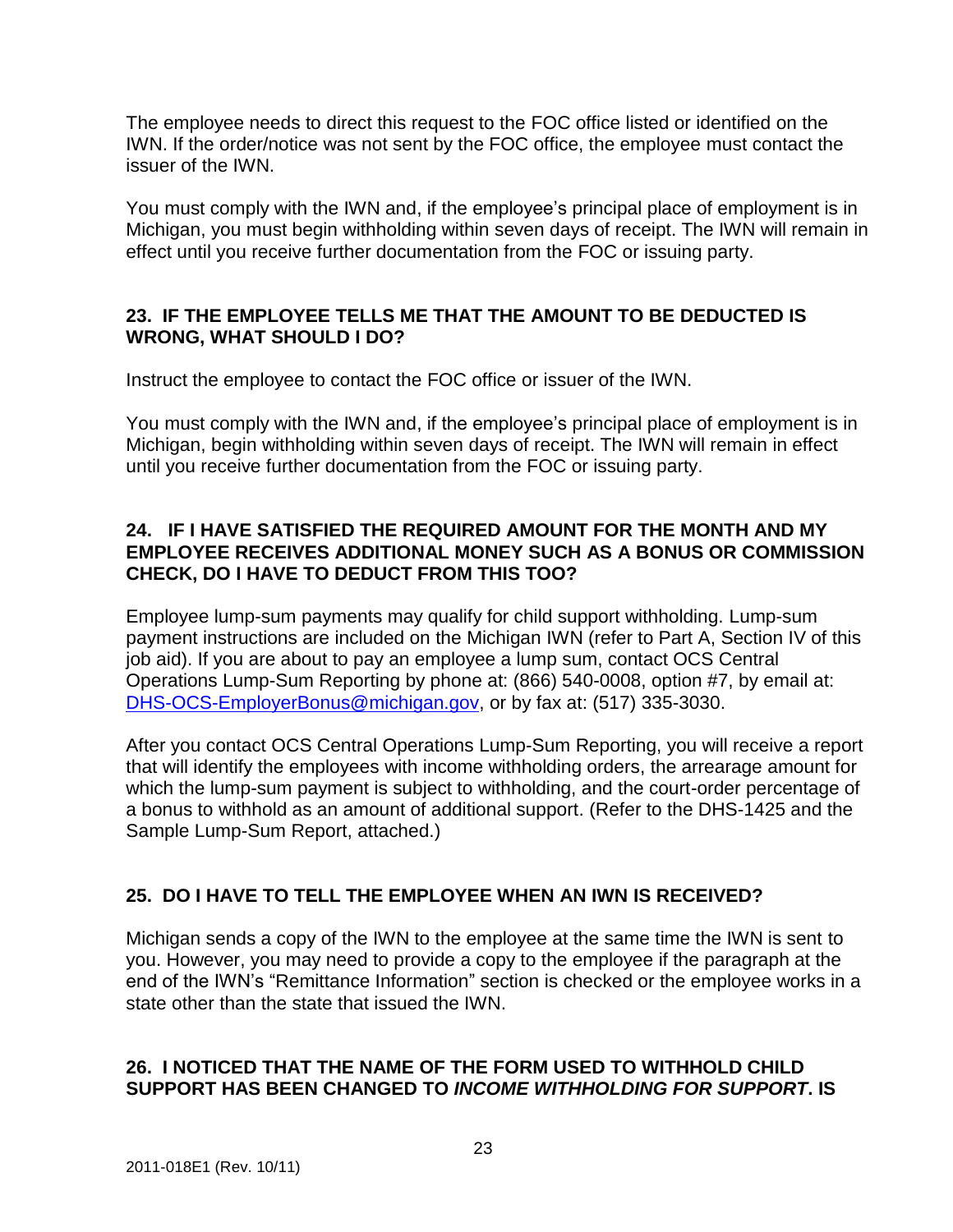## **THIS THE SAME FORM AS THE** *IWN (INCOME WITHHOLDING NOTICE)***,** *IWO (INCOME WITHHOLDING ORDER)***, AND** *ORDER/NOTICE TO WITHHOLD INCOME FOR CHILD SUPPORT***?**

There is only one federally recognized withholding form: *Income Withholding for Support,* which is the form Michigan uses. In the past, this form was called the *Order/Notice to Withhold Income for Child Support.* On Web sites and in other material, you may see the terms "IWN," "IWO," "order," and "notice." These terms are all used interchangeably to refer to the single form *Income Withholding for Support*. In its material, Michigan usually uses the actual name of the form or the term "IWN."

## **27. ARE INDEPENDENT CONTRACTORS (i.e., 1099 INCOME) SUBJECT TO INCOME WITHHOLDING?**

Yes, under the definitions of "income" and "source of income" in Michigan law, money paid to an independent contractor is subject to income withholding.<sup>46</sup>

# *II. NMSN*

# **28. WHAT IS A NMSN?**

A NMSN is a "qualified medical child support order" (QMCSO) used to enforce the health care coverage provision of a child support order. It requires the employer/plan administrator to enroll dependents listed on the NMSN in health insurance plans available to the named employee. Refer to Part A, Section V of this job aid for additional information.

## **29. HOW WILL I BE INFORMED THAT I HAVE TO ENROLL THE CHILD(REN) IN A HEALTH INSURANCE PLAN AND BEGIN MAKING INSURANCE PREMIUM WITHHOLDINGS?**

You will receive a form called the *National Medical Support Notice* (NMSN). You do not need to withhold for a health insurance premium if you do not offer your employees and their families health insurance. However, you must advise the issuer of the NMSN of the lack of coverage or the type of available or enrolled insurance by responding to the NMSN and sending it back to the FOC (refer to Question 30).

# **30. HOW LONG AFTER RECEIPT DOES THE NMSN TAKE EFFECT?**

Within 20 business days of the date of the NMSN, an employer must:

 $\overline{a}$ <sup>46</sup> MCL 552.602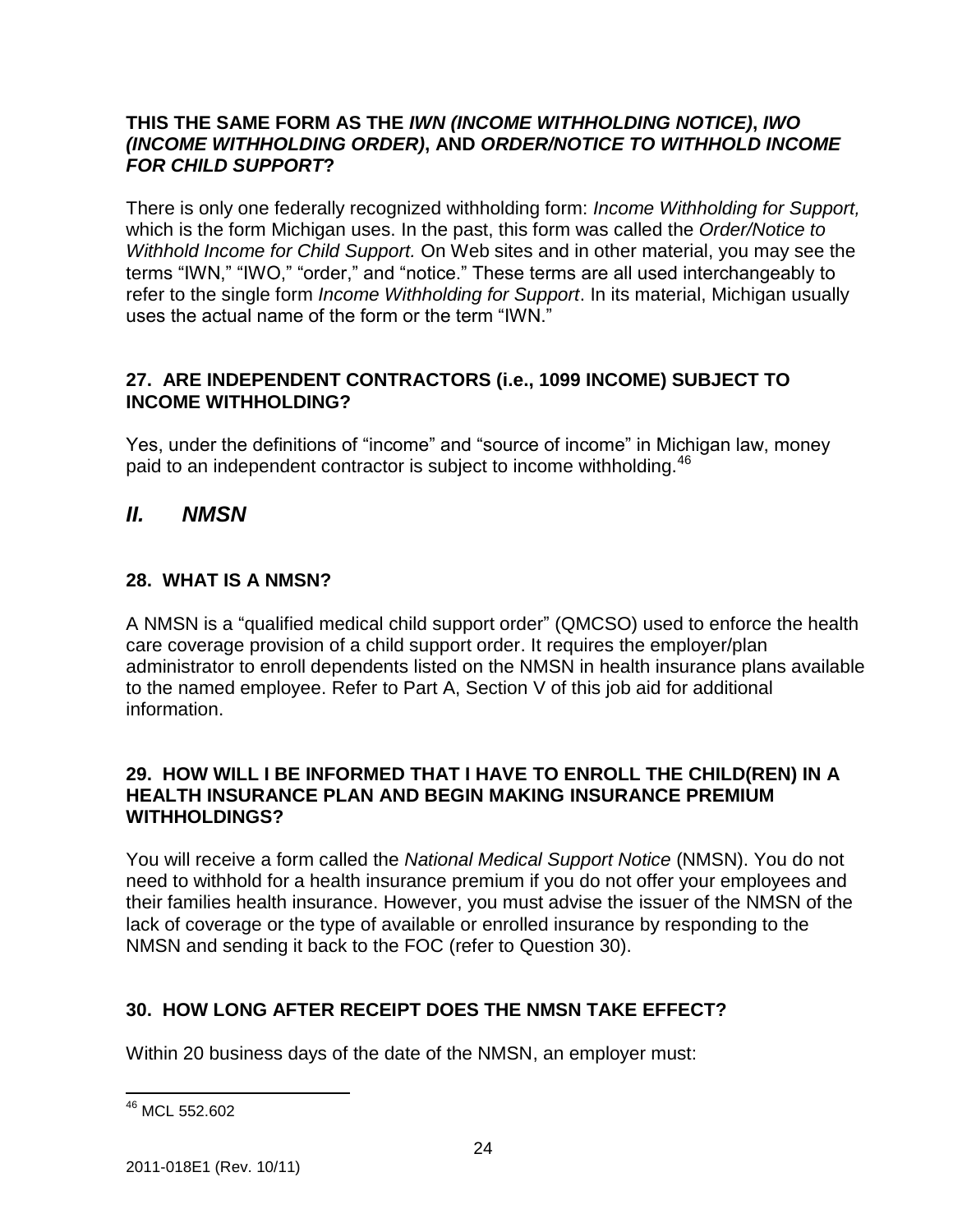- Complete Part A of the NMSN; and
- Return it to the issuing agency and, if health care coverage is available, forward Part B of the NMSN to the plan administrator.

Within 40 business days of the date of the NMSN, the plan administrator must:

- Enroll the children in its health insurance plan(s), without regard to any enrollment period restrictions;
- Complete and return Part B of the NMSN to the employer and to the issuing child support agency; and
- Forward a copy of the dependents' Health Care Coverage to the non-obligated party (the obligated party is the custodial parent or non-custodial parent who is not ordered to provide health care coverage).

Upon receiving Part B of the NMSN from the plan administrator, the employer must:

- Begin withholding; or
- If the amount exceeds the limits, return Part A of the NMSN to the issuing child support agency and notify the plan administrator to remove the dependents from health care coverage immediately.

## **31. ARE EMPLOYERS AND PLAN ADMINISTRATORS REQUIRED TO COMPLY WITH THE NMSN?**

Yes. Federal law requires all employers and plan administrators who offer dependent coverage to make health care coverage available to children of employees who are eligible and qualify for such coverage pursuant to a medical child support order.<sup>47</sup>

## **32. WHERE DO I SEND THE HEALTH INSURANCE PREMIUMS THAT I HAVE WITHHELD FROM AN EMPLOYEE'S INCOME?**

Pay health insurance premiums directly to the insurance carrier.

## **33. AT WHAT POINT, WHEN PROCESSING PAYROLL DEDUCTIONS, DO I WITHHOLD FOR HEALTH INSURANCE PREMIUMS?**

Mandatory deductions (i.e., federal, state, and local income taxes, Social Security and Medicaid [FICA], etc.) and support withholdings must be deducted before withholding for the cost of insurance premiums attributable for coverage of the child(ren).

 $\overline{a}$ <sup>47</sup> Ref: 29 USC 1169(a).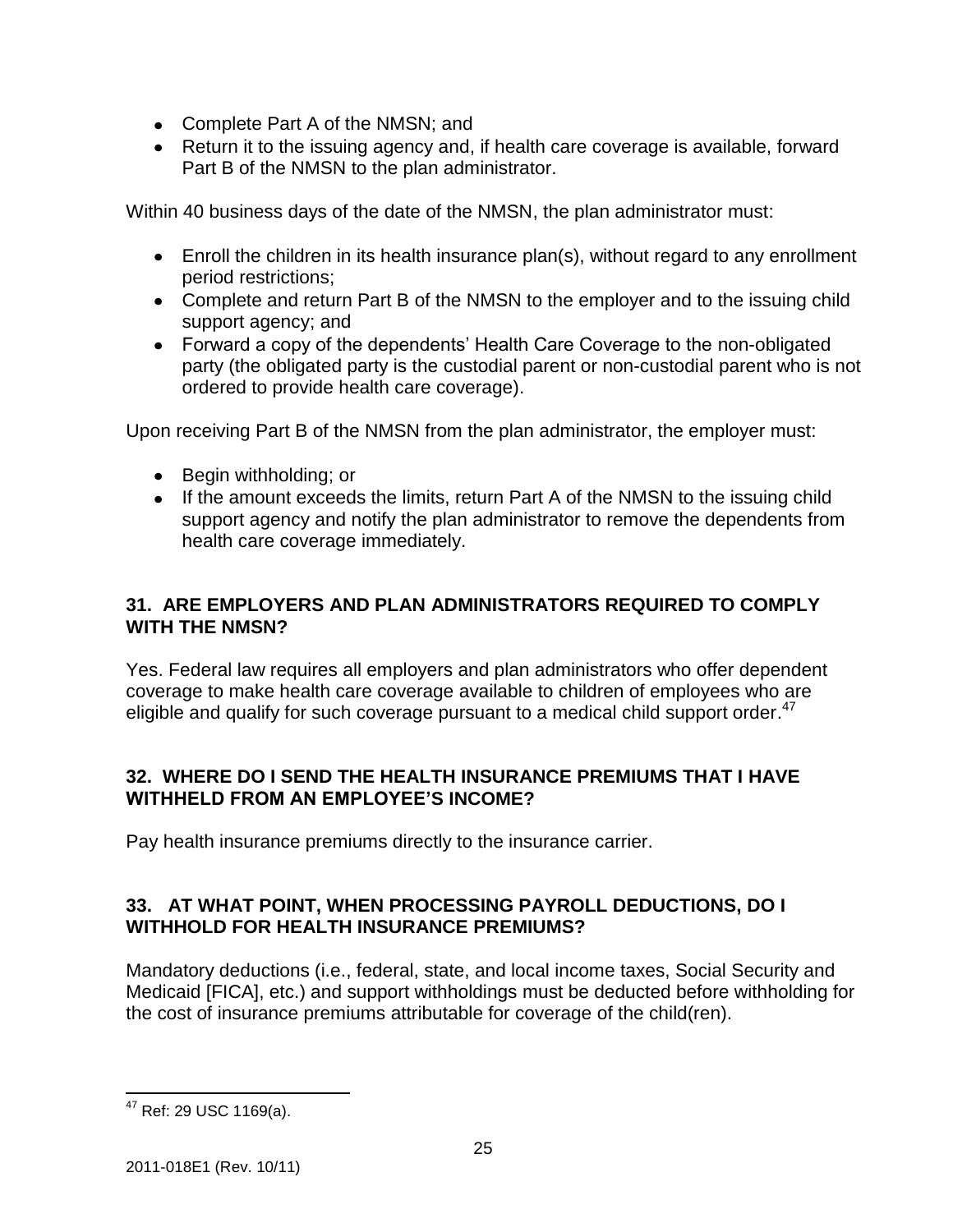## **34. IS THE HEALTH INSURANCE PREMIUM THE ONLY MEDICAL COVERAGE FOR WHICH THE EMPLOYEE WILL BE RESPONSIBLE?**

No. On occasion, an employee may also be ordered to pay a specific amount of money each month as cash medical support toward medical costs. These specific cash medical support amounts will be listed separately in the IWN as current cash medical support and past-due (arrears) cash medical support. These medical amounts are included in current support and past-due support when determining withholding limits (refer to Questions 18- 20).

# **35. IF I RECEIVE A NMSN, BUT THE EMPLOYEE DECLARES THAT (S)HE IS PROVIDING INSURANCE THROUGH OTHER MEANS, WHAT SHOULD I DO?**

The employer must continue to withhold employee contributions and not disenroll the child(ren) unless the employer is provided satisfactory written evidence that the child(ren) is or will be enrolled in comparable coverage which will take effect no later than the effective date of disenrollment from the plan. The NMSN provides instructions to the employer and plan administrator, specifically concerning duration of withholding, unlawful refusal to enroll and period of coverage.

## **36. WHAT HAPPENS IF THE EMPLOYEE DOES NOT WANT HEALTH INSURANCE FOR HIMSELF/HERSELF, BUT IS ORDERED TO PUT THE CHILD(REN) ON THE HEALTH INSURANCE PLAN THE COMPANY OFFERS?**

If it is possible to enroll the child(ren) on the plan without the employee, that is adequate. However, most policies require that the employee be on the plan also. In that situation, the employee has no choice but to be included in the plan, so the child(ren) are covered as required by the court order.

Only use the cost of the premium attributable to covering the child(ren) when determining the limit of withholding from disposable income. In other words, the cost attributable to covering the child(ren) is the difference between the cost of employee self-coverage and the total cost of coverage with child(ren) included (refer to Questions 18 and 19). The employee may contact the FOC and request a review of whether the insurance is provided at a reasonable cost.

# **37. IS IT MY RESPONSIBILITY TO NOTIFY THE FOC OFFICE WHEN THE INSURANCE PREMIUMS INCREASE?**

No, it is the employee's responsibility to inform the FOC office of the change and to possibly request a modification based on the increase in premiums. However, when coverage terminates, or if you can no longer withhold the insurance premium due to withholding limits, it is your responsibility to notify the FOC office that issued the NMSN.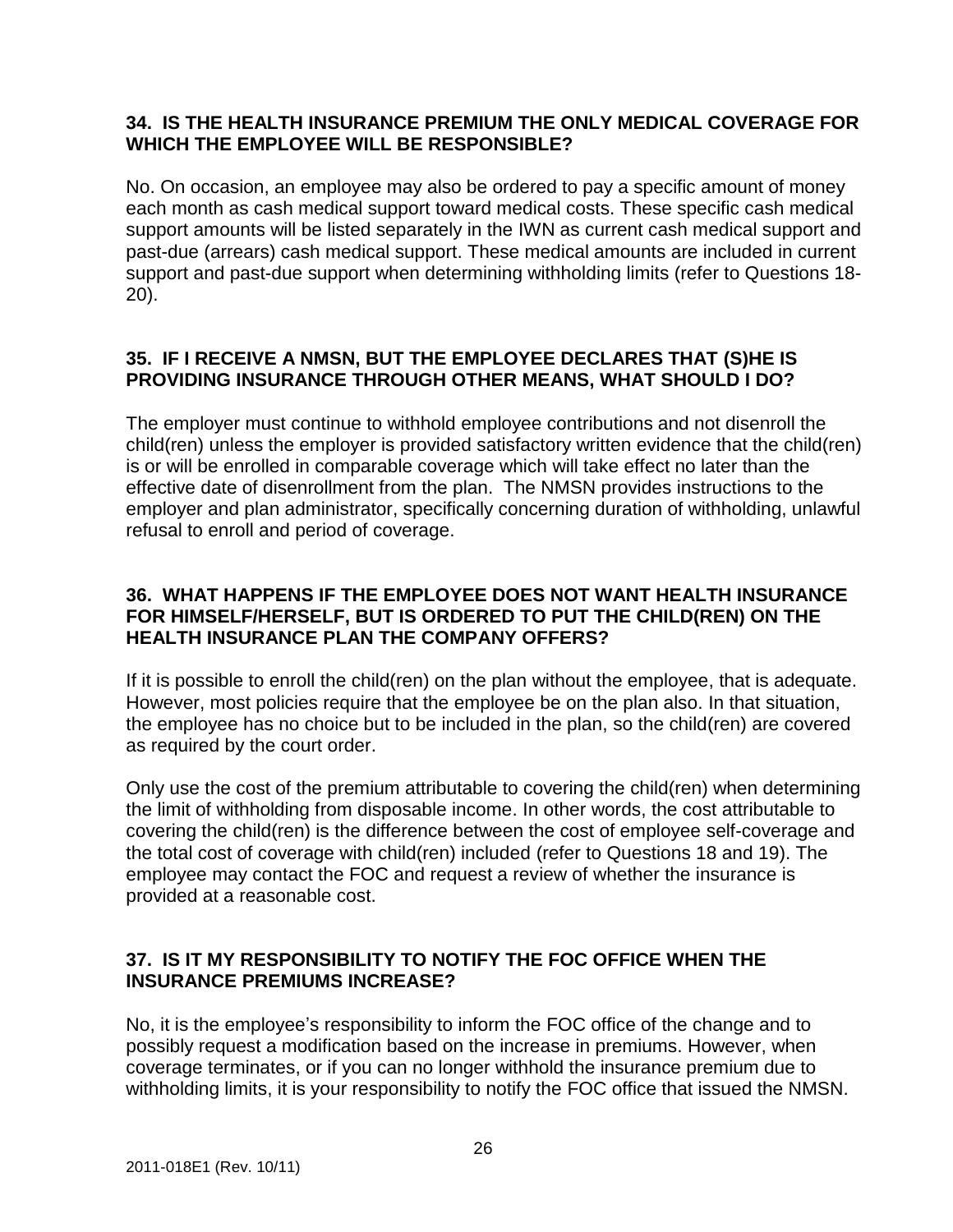Also consider notifying the employee if you cannot withhold per the withholding limits – the employee has a responsibility to inform the FOC of a change in circumstance.

# **38. WILL THE INSURANCE COMPANY ALLOW ME TO ENROLL THE CHILD(REN) IF IT IS NOT DURING OPEN ENROLLMENT?**

The NMSN constitutes a "significant life change" and the insurance company must accept enrollment of the child(ren) at any time without regard to any enrollment period restrictions.<sup>48</sup> Refer insurance company questions or disputes regarding enrollment to the FOC office that issued the NMSN.

## **39. WHAT DO I DO IF THE EMPLOYEE IS NOT ENROLLED IN A HEALTH INSURANCE PLAN?**

The child(ren) subject to the order must be enrolled in a health insurance plan available to the employee even if the employee is not enrolled. When the plan administrator reports to the FOC that more than one plan is available, the FOC will consult with the custodial parent and select from the available options.

# **40. HOW MUCH CAN AN EMPLOYER WITHHOLD FOR HEALTH COVERAGE?**

Limitations to the enrollment are met if the employee's cost for providing cash support and private health care coverage exceeds 50 percent of the employee's disposable income. For more information on limits for withholdings, refer to Questions 18-20.

The NMSN will specify a reasonable cost percentage or dollar amount. If the NMSN does not, employers should contact the issuer for the reasonable cost.

If your employee disagrees with the enrollment that is directed through the NMSN, (s)he must contact his/her FOC office. The employee may contest/object to the NMSN. However, you must proceed in accordance with the NMSN until otherwise directed by the FOC/court. In the event the employee disputes the NMSN with the FOC/court, the FOC office/court that enforces that individual's court order must make a reasonable cost determination for the individual.

# **41. HOW MAY I OBTAIN A COPY OF THE NMSN?**

Blank copies of Michigan's version of the NMSN (FEN302) as well as Michigan's addendum to the NMSN (FEN302A) can be viewed online at: [http://www.mfia.state.mi.us/ChildSupport/policy/alphaTopics.asp#M.](http://www.mfia.state.mi.us/ChildSupport/policy/alphaTopics.asp#M)

 $\overline{a}$ <sup>48</sup> Ref: MCL 552.626a.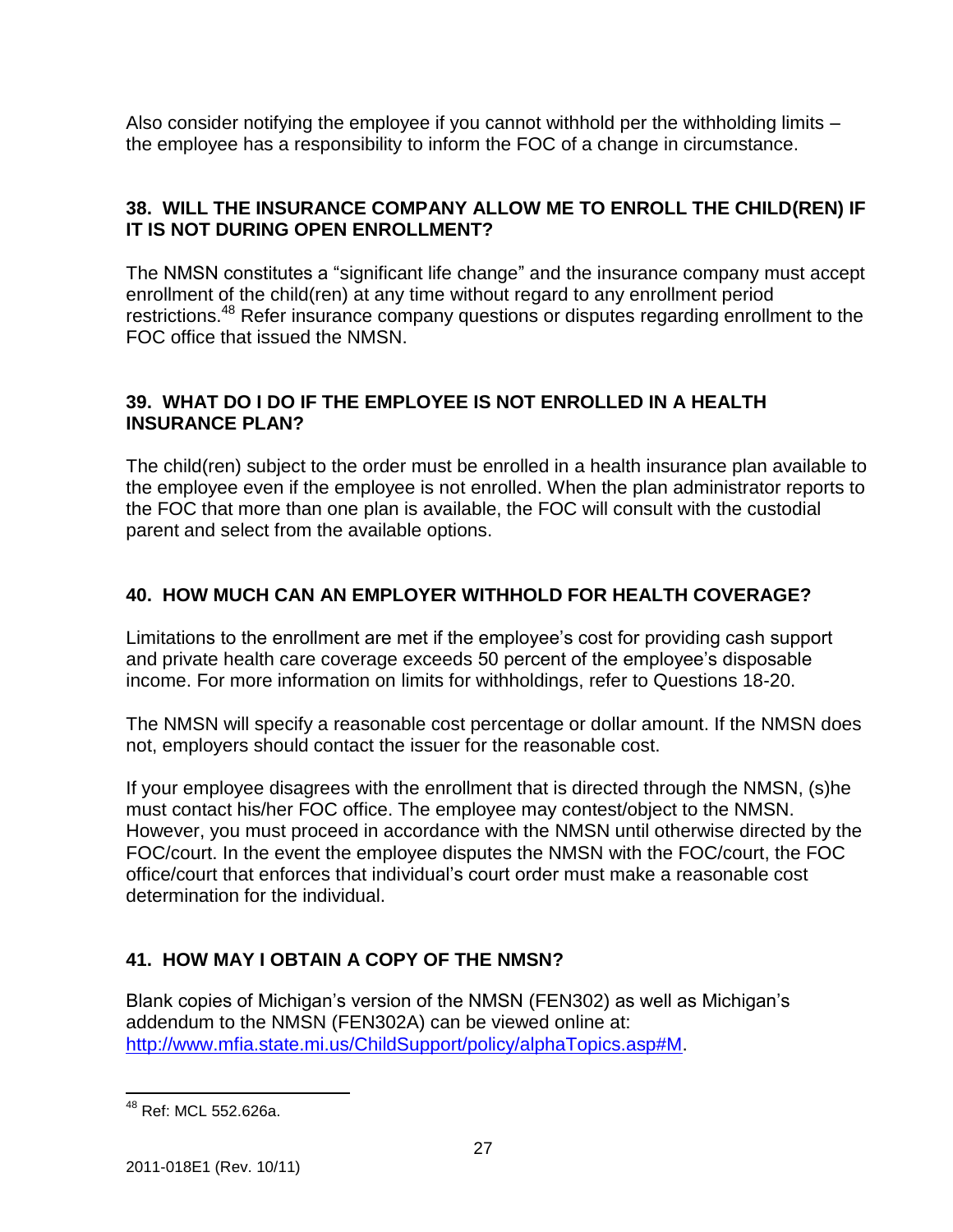# **42. WILL I HAVE TO TELL THE EMPLOYEE WHEN A NMSN IS RECEIVED?**

Michigan sends an informational letter about the NMSN to the employee at the same time that the NMSN is sent to the employer. This letter is called the "Parent Health Care Coverage Explanation Sheet" (FEN303) and informs the employee that the NMSN has been sent to the employer. It also includes instructions on how the employee may contest/object to the NMSN. The employer may need to contact the employee, as indicated in the instructions of the NMSN; however, a copy of the NMSN does not need to be provided to the employee.

# **43. I AM CONCERNED THAT THE NMSN PROCESS WILL ADD ADMINISTRATIVE COSTS TO MY BUSINESS. MAY I CHARGE A FEE TO THE EMPLOYEE?**

If the employee's principal place of employment is in Michigan, you may not charge an administrative fee. Michigan law does not allow you to charge employees fees for processing the NMSN unless the employer has full, free, and written consent of the employee, obtained without intimidation or fear of discharge for refusal to permit the withholding.<sup>49</sup> Otherwise, follow the law of the state of the employee's principal place of employment.

# **44. WHEN WILL HEALTH CARE COVERAGE WITHHOLDING STOP?**

The NMSN remains in effect until you are notified by the issuing child support agency or receive a court order regarding any changes. However, even if the child support agency terminates the NMSN, the employee may still elect to continue coverage.

Because the NMSN remains in effect and is binding until further notice by the issuing agency, you are required to keep a record of the NMSN and enforce it if the employee who left employment with you returns to work for you.

# **45. WHAT IF THE EMPLOYEE TERMINATES HIS/HER EMPLOYMENT?**

If the employee terminates his/her employment, you must promptly notify the FOC or the issuer of the NMSN or IWN. The NMSN and IWN identify the information that you must provide to the FOC or the issuer of the NMSN or IWN. The NMSN and IWN remain in effect and are binding upon the employer until further notice from the court or the issuing agency. Therefore, you are required to keep a record of the NMSN and enforce it if the employee who left employment with you returns to work for you. You are also required to report the employee as a new hire if (s)he returns to work.

 $\overline{a}$ <sup>49</sup> Ref: MCL 408.477(1).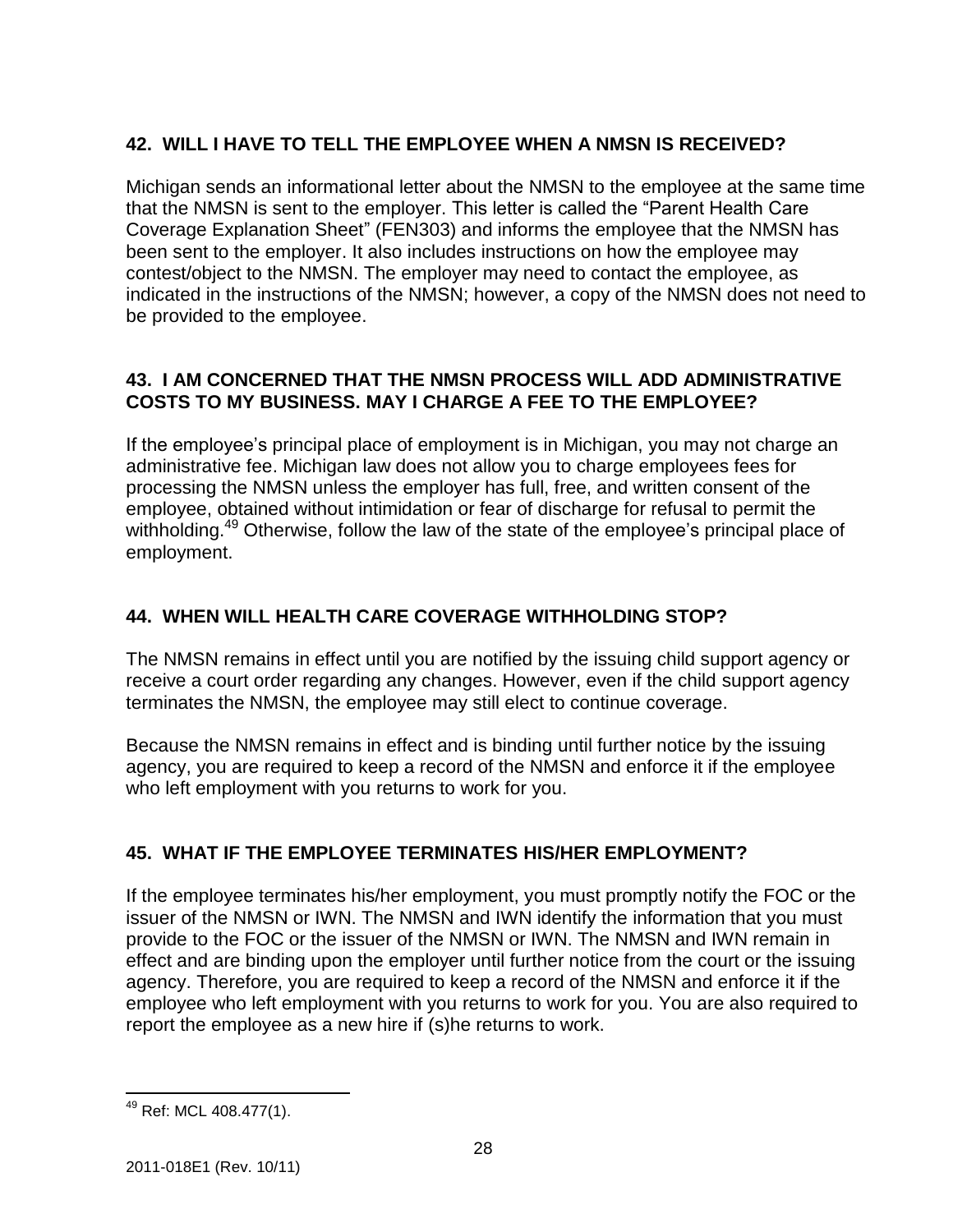## **46. WHAT IF THERE ARE MULTIPLE PLANS AVAILABLE TO THE EMPLOYEE AND HIS/HER DEPENDENTS? WHICH PLAN DO I ENROLL THEM IN?**

Plan selection criteria are as follows:

Employee already enrolled:

If the employee is enrolled in a health benefit plan that offers dependent coverage, that plan must be selected.

Employee not enrolled, multiple plans available to children:

If the employee is not enrolled in a health benefit plan or is not enrolled in a plan that offers dependent coverage, and if more than one plan with dependent coverage is offered, the plan administrator must enroll the dependents and if necessary, the employee, in the health benefit plan selected by the issuing agency. The plan administrator can contact the issuing agency to determine what plan should be selected. If the issuing agency does not respond within 20 days, enroll the dependents in the default plan.

# **47. WHAT SHOULD I DO IF A UNION PROVIDES HEALTH CARE COVERAGE?**

You should consider the union the plan administrator and forward Part B of the NMSN to the union, unless you've checked Box 1, 2, or 3 in the "Employer Response" (Part A) of the NMSN. The union, like a plan administrator, must respond to the employer and FOC within 40 days.

## **48. OUR COMPANY DOES NOT OFFER GROUP HEALTH CARE COVERAGE. DO WE HAVE TO PURCHASE GROUP HEALTH CARE COVERAGE FOR THE NMSN?**

No. Your employee would be required to provide health care coverage for a dependent if it were available at a reasonable cost and accessible to the child(ren). If the employee belongs to a class of employees for which you do not offer this coverage, you are not obligated to provide it for this purpose.

Within 20 business days of the date of the NMSN, you must check Box 1 in the "Employer Response" (Part A) of the NMSN and mail Part A to the issuing agency shown on the NMSN.

# **49. WHAT IF THE CHILD IS COVERED BY MEDICAID?**

Medicaid programs are not considered a substitute for health care coverage. You must still comply with the NMSN until the FOC provides further direction.